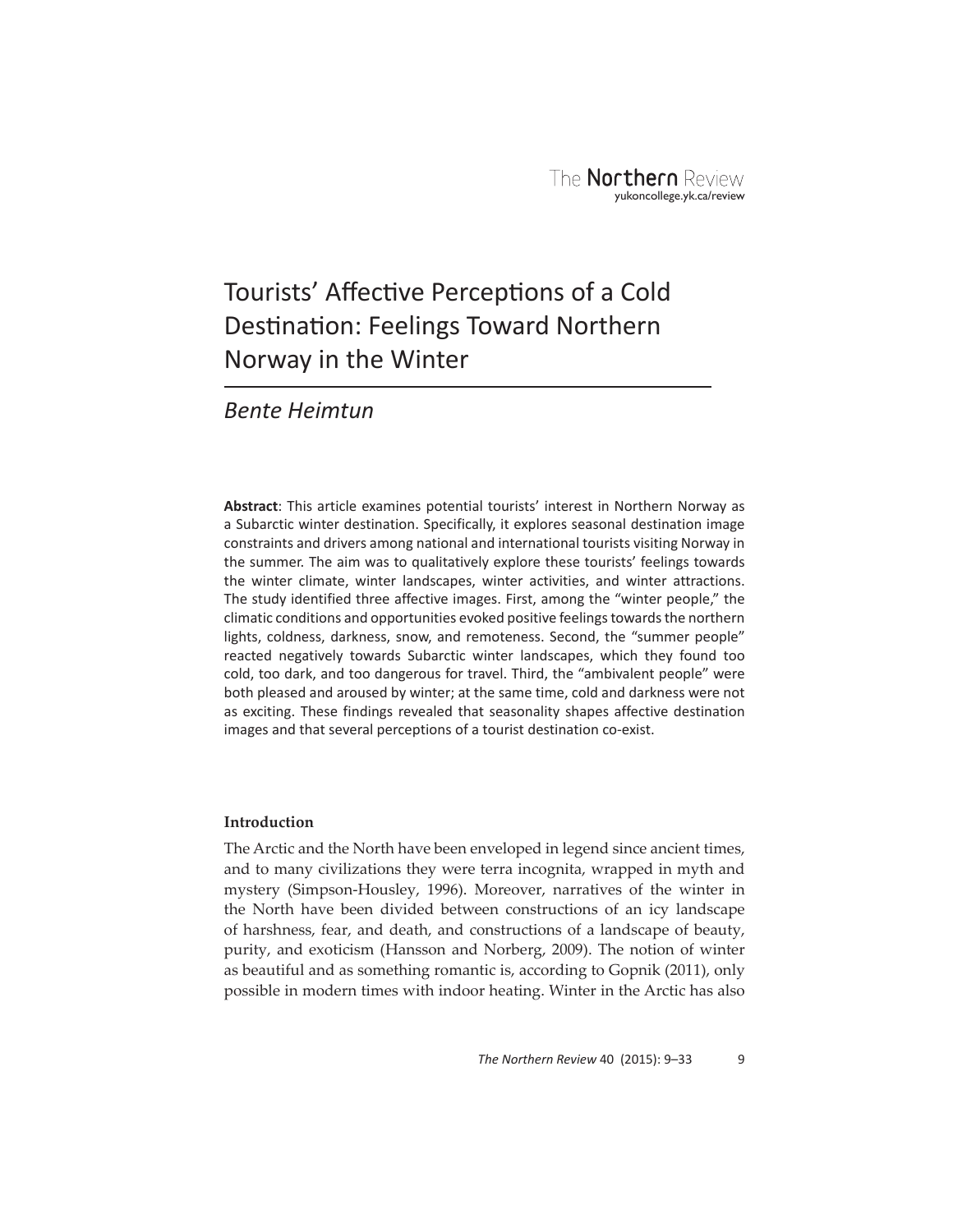been historically linked to polar expeditions and solstice celebrations and, more recently, to leisure/tourism winter activities and a sense of loss due to global warming—these are labelled by Gopnik (2011) as, respectively, radical winter, recuperative winter, recreational winter, and remembering winter. Such descriptions constitute a set of Arctic discourses that shape contemporary tourists' expectations and within which they rehearse their seasonal perceptions of this region.

The aim of this qualitative research is to understand the perceptions of Northern Norway as a Subarctic winter destination by asking tourists visiting Norway in the summer about their images of this area and season, thereby adding to the growing literature on polar tourism. According to Hall and Saarinen (2010: 454), "Polar tourism refers to the shared environmental, developmental, and policy characteristics of the Arctic and Antarctic regions in tourism, including relatively high seasonality of activities and tourism flows." Research on polar tourism has often explored environmental issues such as climate change, alternative livelihoods, and wildlife protection (for an overview see Müller et al., 2013), as well as cruise tourism, which is one important form of tourism in the Arctic (Lück et al., 2010). More specifically, this article adds to the destination image research on northern peripheral regions in Norway (see Dann, 2004 for a comprehensive list; Fischer, 2007; Prebensen, 2007; Denstadli et al., 2011). Contrary to previous research, which has mainly studied general perceptions of specific destinations or specific aspects of Northern Norway, I focus on feelings towards one season. I argue that Subarctic winter climatic conditions and opportunities form tourists' affective destination images and their awareness of this region as a potential winter destination.

To date, research exploring the effects of seasonality upon image has not received much attention (Gartner, 1986; Ryan and Aicken, 2010). According to Hinch and Jackson (2000), there is also a general lack of theoretical knowledge on seasonality; they suggest constraints theory as one way of understanding this phenomenon. Constraints theory seeks to recognize the factors that hinder participation or that have to be negotiated to achieve participation, such as in tourism (Crawford and Godbey, 1987). The aim here is thus also to explore the seasonal destination image constraints that prevent tourists from considering a destination (Hinch et al., 2001), thereby pointing to seasonality as a factor in tourists' evaluations of vacation destinations (Decrop, 2010). In doing so, I question the notion that "cultural ideas surrounding snow, ice and cold have begun to change" from predominantly negative to more positive connotations (Hansson and Norberg, 2009: 13) and ask whether the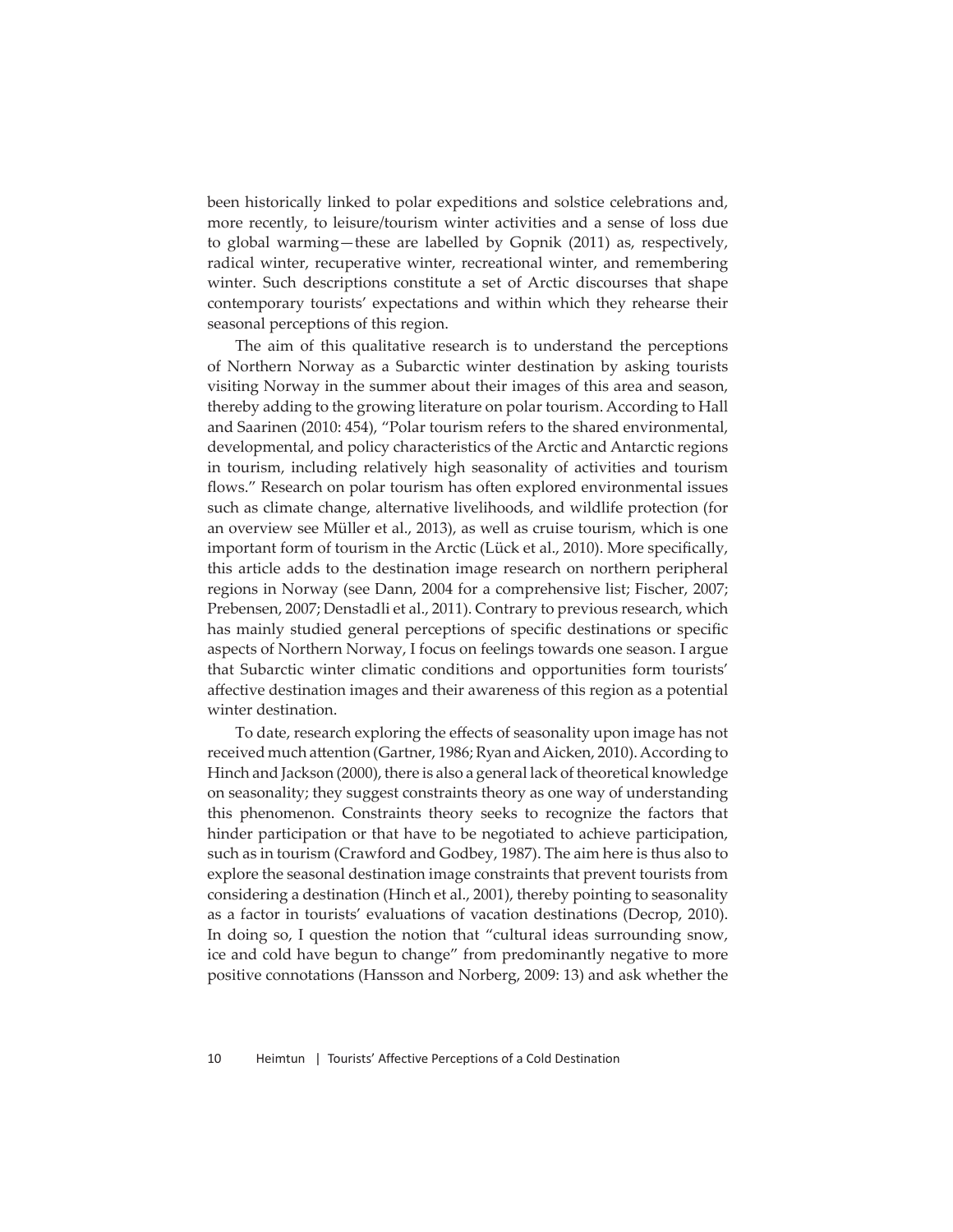polar night, icy darkness, and harshness have transformed winter landscapes from disenchanted to more enchanted (cf. Ritzer, 2010).

The emphasis is on feelings towards winter destinations. This does not mean a neglect of cognitive evaluations. Feelings towards a destination are shaped by knowledge after all (Baloglu and McCleary, 1999). However, as mind and thought are not always separated from body and emotions, they can also co-exist and they are contextual (Peile, 1998). Tourists' feelings towards Subarctic winter might thus also be based on cognition. However, as demonstrated by Baloglu and Brinberg (1997), it is possible to separate affect from cognition when studying tourists' perceptions. Kim and Yoon (2003), for instance, argue that feelings have a greater impact on building a destination image than external sources of stimuli. I continue this article by setting the stage contextually, theoretically, and methodologically. Then, I address and discuss the findings.

#### **Northern Norway as a Subarctic Winter Destination**

Although Northern Norway (the counties Nordland, Troms, and Finnmark, situated from  $65^{\circ}$  to  $71^{\circ}$  N) has always attracted some tourists, travellers, and explorers, winter remained the off-season until the late 2000s (Borch, 2012; Jæger and Viken, 2014). For instance, the number of international hotel-guest nights in the winter (January to April) increased from some 44,000 in 2000 to almost 150,000 in 2013 (Statistikknett, 2014) and the number of winter cruise passengers on Hurtigruten (a coastal steamer) increased by 270 percent between 2005 and 2010 (Borch, 2012).

One starting point for this growth was a "winter project" run by Finnmark Reiseliv (a county destination marketing organization) from 2002 to 2010 (Jenssen, 2005). Inspired by the success of winter tourism in Finnish Lapland (see Kaján and Saarinen, 2014), this project endorsed the development of a scheduled winter activity program and invested in international marketing campaigns (Juliussen, 2010). Another important reason was Hurtigruten's branding campaign "Hunting the Light" (from the winter season 2004-2005), which was launched in the United Kingdom (UK). In conjunction with this campaign, the cruise line co-operated with land-based tour providers offering winter activities in Northern Norway (Ekeland, 2011; Borch, 2012) and from the winter season 2011-2012 it chartered flights from London to Tromsø (in the county of Troms). Also central was North Adventure, an incoming tour operator, which from 2009 sold onshore winter activities in the Alta region (in the county of Finnmark) to international cruise lines (one cruise ship in 2009 and twelve in 2014, mainly with UK customers). One explanation for the growth in the UK market was the increased awareness of and interest in the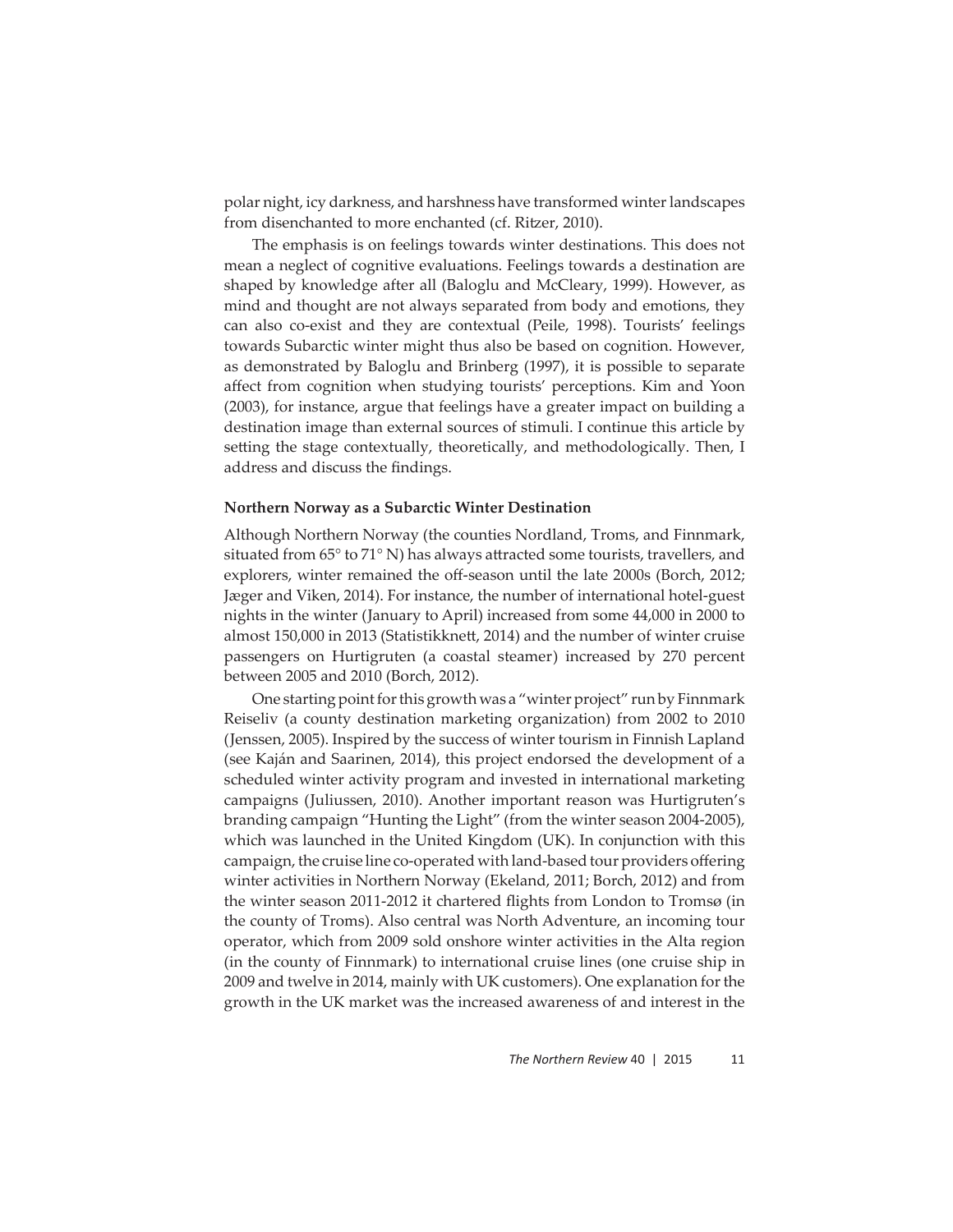*aurora borealis* (commonly referred to as the northern lights), most likely as a response to the BBC (British Broadcasting Corporation) documentary *Joanna*  Lumley in the Land of the Northern Lights, which was first aired in the UK in 2008 and portrayed Lumley's search for the northern lights in Northern Norway (Bertella, 2013). As a consequence of this development, the tourist industry now offers scheduled snow-based products from mid-December to mid-April (NordNorsk Reiseliv, 2012) and northern lights tours from September to mid-April (Visit Tromsø, 2013).

Most of Northern Norway is situated within the Arctic, demarcated by the Arctic Circle,  $66^{\circ}$  N (fig. 1). Concerning the temperature, most parts are Subarctic (averaging over 10 °C in July) and situated below the treeline (Ryall et al., 2010). This region thus consists of the two biomes in the Circumpolar North (of North America, the Eurasian continent, Greenland, and Iceland); climatically and geographically, similarities exist with regard to plants, animals, and soil organisms (Hull, 2011).



Figure 1. Norway and Northern Europe. Source: "Kartgrunnlag: Kartverket (Creative Commons Attribution ShareAlike 3.0)". http://creativecommons.org/ licenses/by/4.0/deed.no

12 Heimtun | Tourists' Affective Perceptions of a Cold Destination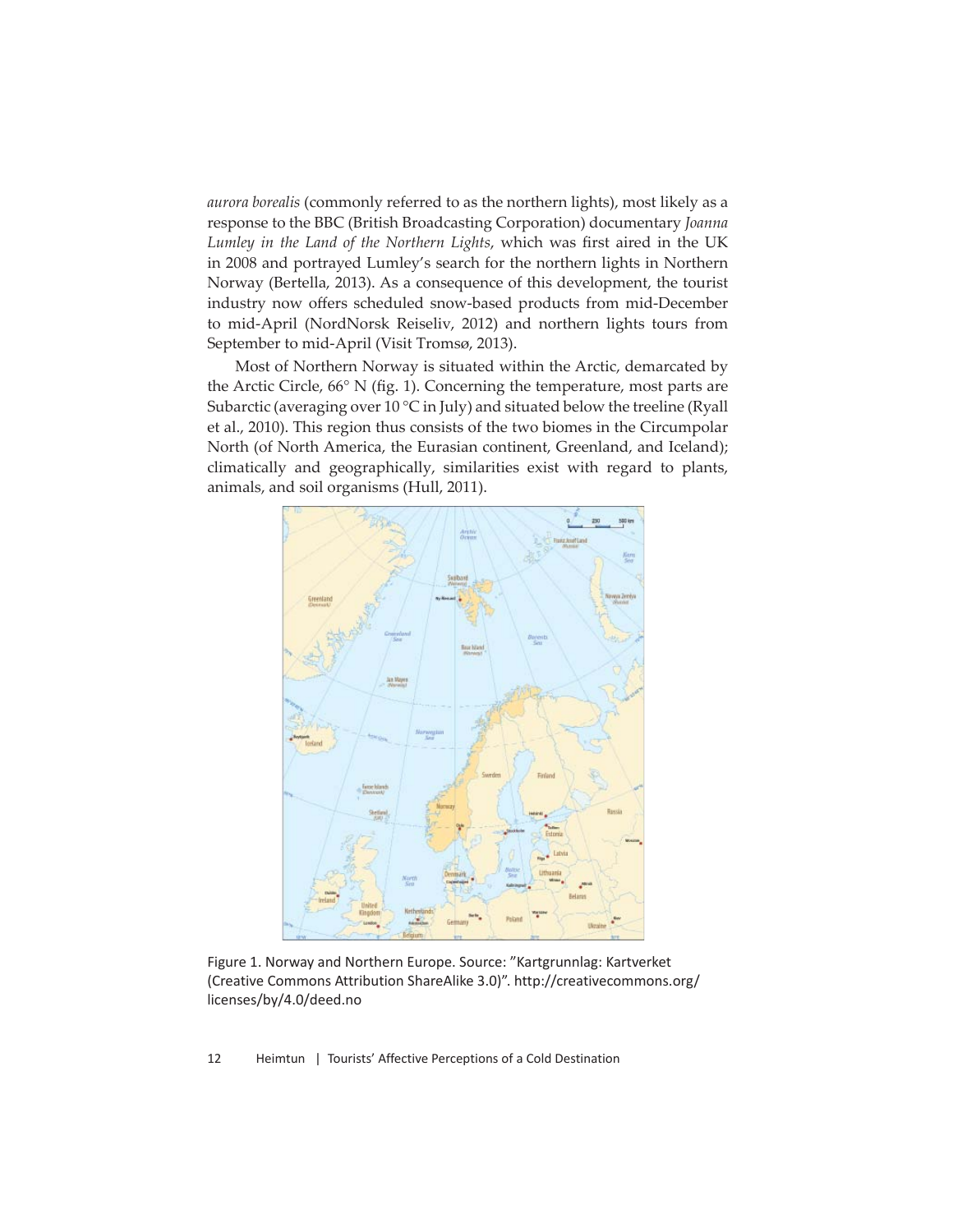Contrary to the Arctic, the Subarctic has extreme seasonal temperature variations (warm summers and cold winters) and, due to the relatively warm North Atlantic Current, an extension of the Gulf Stream, the Subarctic is at higher latitudes in Norway compared with, for instance, North America (Hull, 2011). Moreover, the climate in Northern Norway varies according to the coastal and interior areas as well as the latitude. The coastal areas have a much milder climate, whereas the interior areas of Troms and Finnmark have an Arctic climate (Visit Norway, 2014). Winter is defined as the months when the average temperature is below  $0^{\circ}$ C; thus, the precipitation falls as snow (Harstveit, 2009). In the coldest areas of Northern Norway, such as the inland of Finnmark, the winter starts in November and ends in April; and in the mildest areas (the southern parts of Nordland), winter is between December and March (Dannevig and Harstveit, 2013). With the exception of the southern parts of Nordland, situated below the Arctic Circle, the polar night—when the sun does not rise above the horizon—lasts between one and two months before and after New Year (Yr, 2014). In Northern Norway, this does not denote total darkness; there are a few hours of twilight around noon.

#### **Theoretical Underpinnings**

The recent growth of winter tourism in Northern Norway suggests that the public and industry initiatives have had positive effects on shaping tourists' awareness of this region as a winter destination. However, even though the number of onshore guest nights has tripled in a decade, much progress is still required to reach the numbers in Finnish Lapland (2.5 million winter guest nights in 2008) (Lapin liitto, 2009). This suggests, on the one hand, that people's perceptions have become more positive and, on the other hand, that barriers still exist. The conceptual background to this article thus draws on theories on about destination image and constraints theory.

Since the early 1970s, destination image has been a highly popular topic among tourism researchers and numerous articles and book chapters have been published on the subject (see Pike, 2002; Stepchenkova and Mills, 2010 for meta-analyses). Over the years, a myriad of definitions have been proposed (Tasci et al., 2007), which suggests that it is a complex construct to investigate (Tasci and Gartner, 2007). Here, destination image is defined as "not only the perceptions of individual destination attributes but also the holistic impressions made by the destination" (Echtner and Ritchie, 1991: 8). This approach suggests that destination image consists of a continuum of functional and psychological characteristics as well as common and unique features. Moreover, people's perceptions are shaped by cognition, affect, and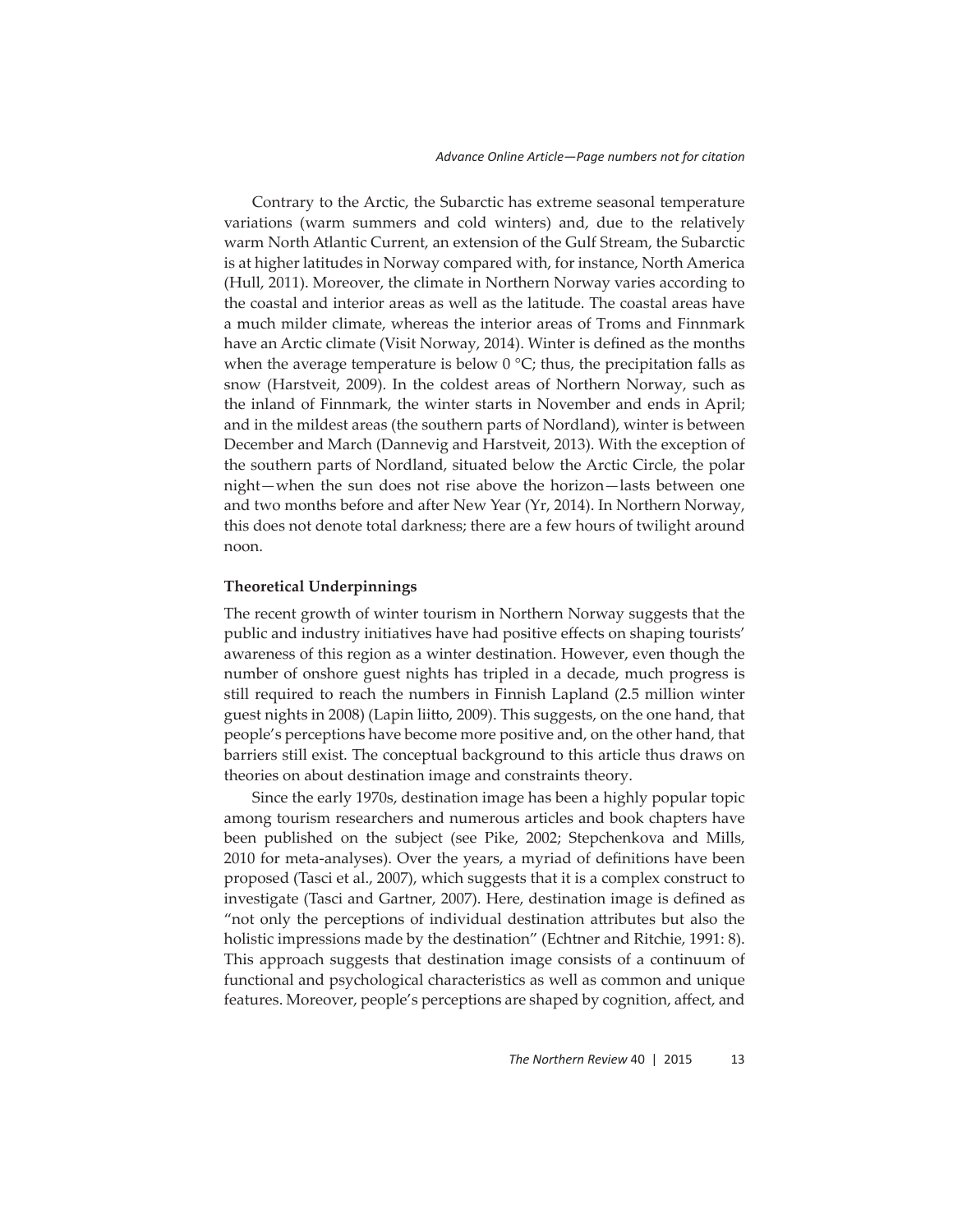action (Mazursky and Jacoby, 1986; Gartner, 1993; Baloglu and McCleary, 1999). Destination images held by tourists are therefore a mixture of beliefs/ knowledge, feelings, and travel behaviour/intentions.

The main aim here is to focus on the affective dimension by exploring the reasons that tourists give for loving and hating it and for liking and disliking it (Mazursky and Jacoby, 1986). This does not mean a neglect of cognition and travel experiences, but an emphasis that affect is important in the triggering phase of tourists' destination choices (Dahl, 2014)—both positively, for instance by making it part of tourists' evoked set and dream set, and negatively, by making it part of their exclusion set (Woodside and Sherrell, 1977; Woodside and Lysonski, 1989; Pike, 2006; Decrop, 2010). The evoked set and dream set, for instance, consist of destinations that tourists are attracted to spontaneously or dream about visiting (Decrop, 2010).

Affect refers to the feelings that tourists verbally attribute to a place, ranging from unpleasant to pleasant and from sleepy to arousing (Russell and Pratt, 1980), or from bad to good and from dynamic to static (Hanyu, 1993). Affect is thus embedded in the adjectives that tourists use to describe the qualities of a destination: peaceful, beautiful, exciting, majestic, enjoyable, hectic, frightening, frustrating, ugly, fearful, desolated, and so on. These various terms do not cluster around the two axes, but are a combination of, for instance, pleasant and arousing, such as exciting, and of unpleasant and unarousing, such as boring (Russell and Pratt, 1980). Moreover, peaceful and frightening are the combination of pleasant and unarousing, and of unpleasant and arousing, respectively. The intensity of positive and negative feelings also varies and is expressed by tourists with verbs: love and hate, for instance, demonstrate high intensity, whereas like and dislike suggest low intensity (Tasci et al., 2007). This type of framework has been used in studies on the effects of affect on destination image (see, for instance, Lin et al., 2007; Yüksel and Akgül, 2007). It led Baloglu and Brinberg (1997) to conclude that Egypt, Morocco, Spain, Italy, France, Greece, and Portugal have positive affective images, whereas Turkey, Israel, Algeria, and Tunisia have negative affective images.

One way of exploring why tourists select or avoid a destination is found in constraints theory (Crawford and Godbey, 1987; Crawford et al., 1991). According to this theory, constraints exist at three hierarchical levels (Godbey et al., 2010): intrapersonal (such as a lack of interest, stress, depression, religiosity); interpersonal (a lack of travel companionship); and structural (a lack of time and money, the season, the climate). The hierarchical side of leisure constraints proposed by Crawford et al. (1991), in which people first negotiate intrapersonal constraints, then interpersonal constraints, and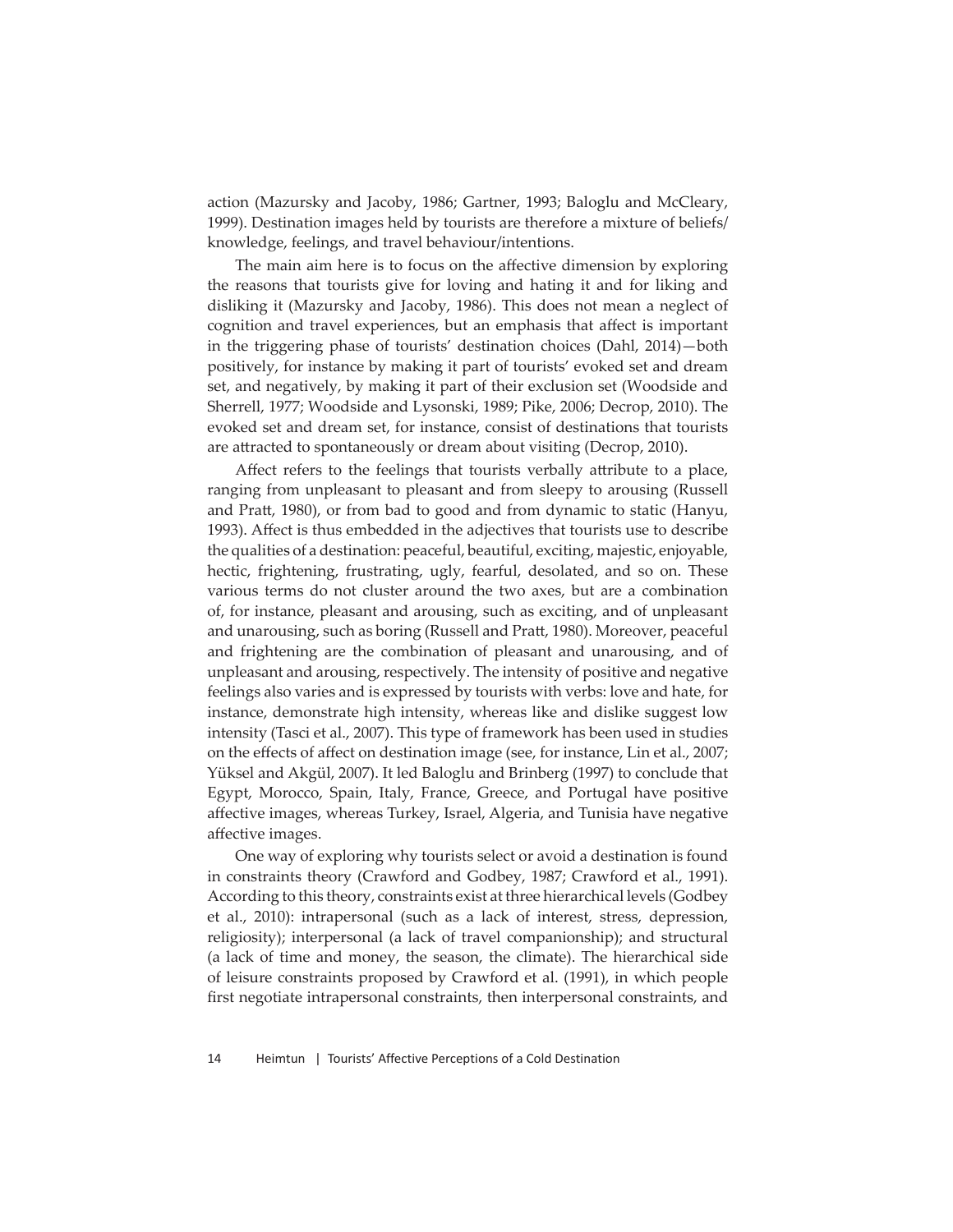finally structural constraints, is less relevant here. The aim of the study is to identify the various types embedded in the tourists' feelings towards Northern Norway as a potential winter destination. This is in line with Henderson and Bialeschki's (1993) expanded model in which constraints are found to be dynamic and integrated.

Intra- and interpersonal constraints are considered antecedent constraints as they influence the formation of holiday preferences and desires, whereas structural constraints are intervening barriers, restraining people from taking a winter holiday, for instance, in Subarctic destinations (Hinch and Jackson, 2000). The climate, including such elements as the low temperature, cold winds, and little daylight, is part of the structural constraints, as are also a lack of appropriate clothing and equipment. At the same time, the climate is an antecedent constraint if it is linked to tourists' attitudes and preferences, for instance when they desire a skiing holiday or a beach holiday. Moreover, natural factors are understood as regular and recurring variations in climate related to temperature, precipitation, sunlight, and daylight, which are more marked in Arctic latitudes (Butler, 2001). However, natural structural factors are not static. For instance, a study that compared the weather preferences of summer tourists in Northern Norway with regional climate statistics and projections for the period 2071–2100 (Førland et al., 2013) predicts that more rainy days and a reduction of visibility are to be expected. If such climatic changes occur, this research proposes that it will be more difficult for summer tourists to see mountain peaks from a distance and to experience the midnight sun; in the winter, the changes will reduce tourists' chances of seeing the northern lights.

In addition to natural factors, institutional factors, such as religious and industrial holidays, also create seasonal constraints (Hinch et al., 2001). Butler (2001) identified three other institutional factors: social seasonality refers to the social necessity to visit specific destinations at specific times of the year; sporting seasonality means that specific activities, such as skiing, are performed in the winter; and inertia is the persistence of tradition. For instance, many people continue to holiday in the summer even though they are not bound by work and family commitments. Based on this framework, Hinch et al. (2001) studied how natural and institutional factors constrained future visitation to Fort Edmonton Park, Canada, at different times of the year. Here, institutional factors were more linked to structural constraints, whereas natural factors were prominently antecedent constraints; in particular, the temperature and precipitation influenced seasonal visitation preferences. Tourists were thus less motivated to visit the park in the winter due to such natural factors, which explains why the park is only open in the summer.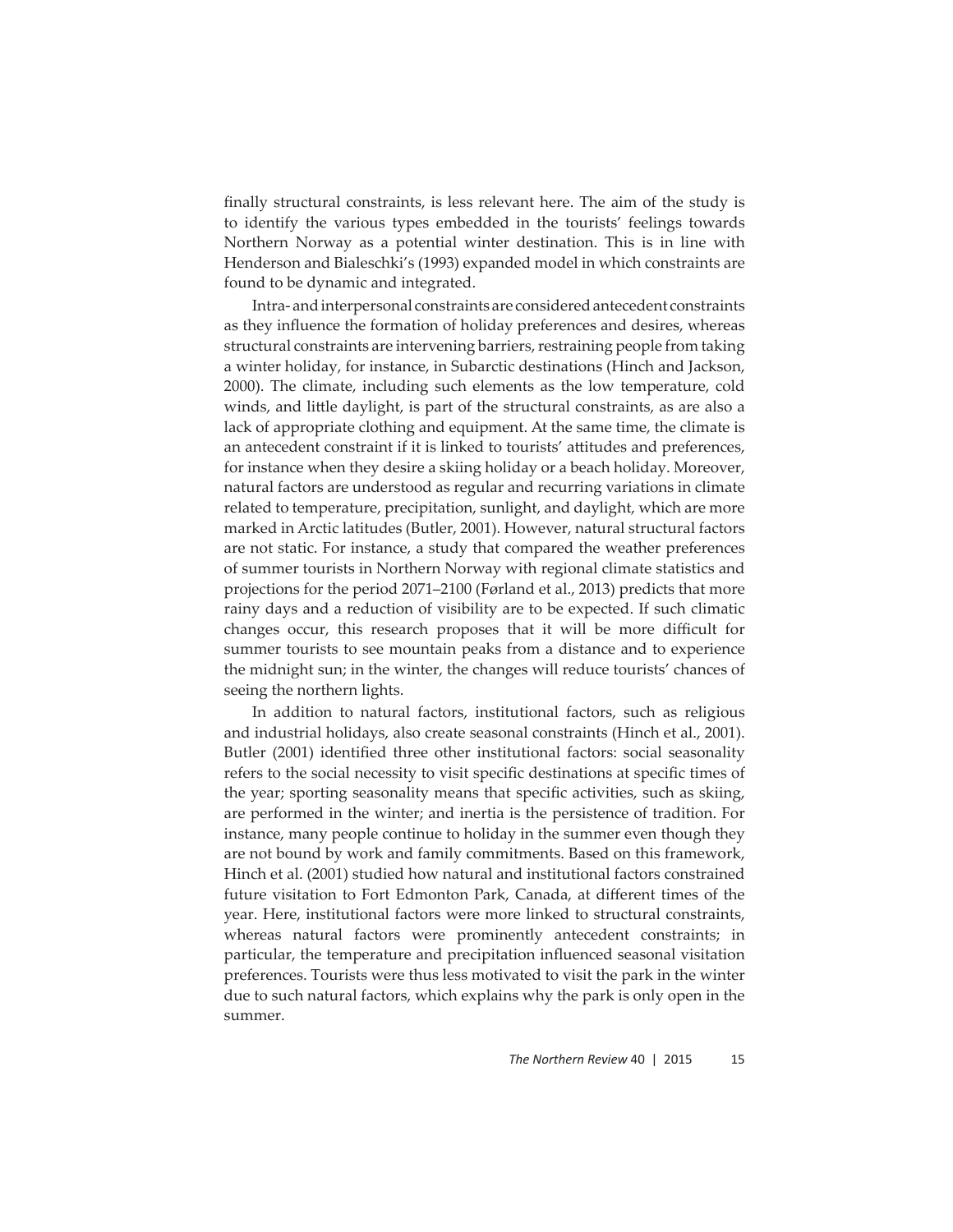A few studies have drawn on constraints theory to assess tourists' images and how the combination of images influences decision making (Gilbert and Hudson, 2000; Um and Crompton, 2000; Hong et al., 2006). One of these studies demonstrated that affective image and constraints influenced the selection of national parks and that the antecedent constraints (e.g., too crowded, nobody to go with and physically to constraining) were greater than the structural constraints (e.g., inconvenient transportation, lack of proper accommodation and to high travel expenses) (Hong et al., 2006). Although not basing his study on constraints theory, but rather on image and myths, Fischer's (2007) investigation of Berliners' perceptions of the polar region in the winter concluded that the "summer category" identified it as an empty and disturbing scene that made them feel excluded and encapsulated; it was a remote and desolated area that did not appeal to them as a destination for self-representations. The "alpine category" was also constrained by Arctic regions in the sense that it was a useless scene without action, drama, and audience; the destination was too undeveloped and did not fulfil their primary interests in alpine skiing. The last category, "north," however, had positive associations and feelings towards a remote Arctic winter landscape; it represented a scenic frame for self-realization and simpler, more authentic lifestyles.

## **Methodology**

This qualitative study was conducted by two researchers interviewing tourists over five days in July 2013. The interviews were conducted on the Monolith Plateau in Vigelandsparken, Oslo, in southern Norway. This sculpture park is one of the most visited attractions in Norway's capital, and it is free of charge (Store norske leksikon, 2013). This, combined with the facts that the Monolith Plateau is the focal point of the park, with 212 bronze and granite sculptures, and that the circular stairs towards the Monolith give tourists the opportunity to sit down (Vigeland Museum, 2014), made it an appropriate venue for interviewing summer tourists.

A convenience sampling strategy was employed (Berg and Lune, 2012). We approached visitors who had finished taking photos and admiring the sculptures. In total, with 167 tourists, we conducted 116 interviews, eleven of which were incomplete due to technical difficulties and due to the participants not having time. The analyzed sample therefore consisted of 105 interviews and 156 participants. The sample included a mixture of individuals (fifty-six interviews); two people (couples, friends; forty-seven interviews); and families (two interviews). The unit of analysis, however,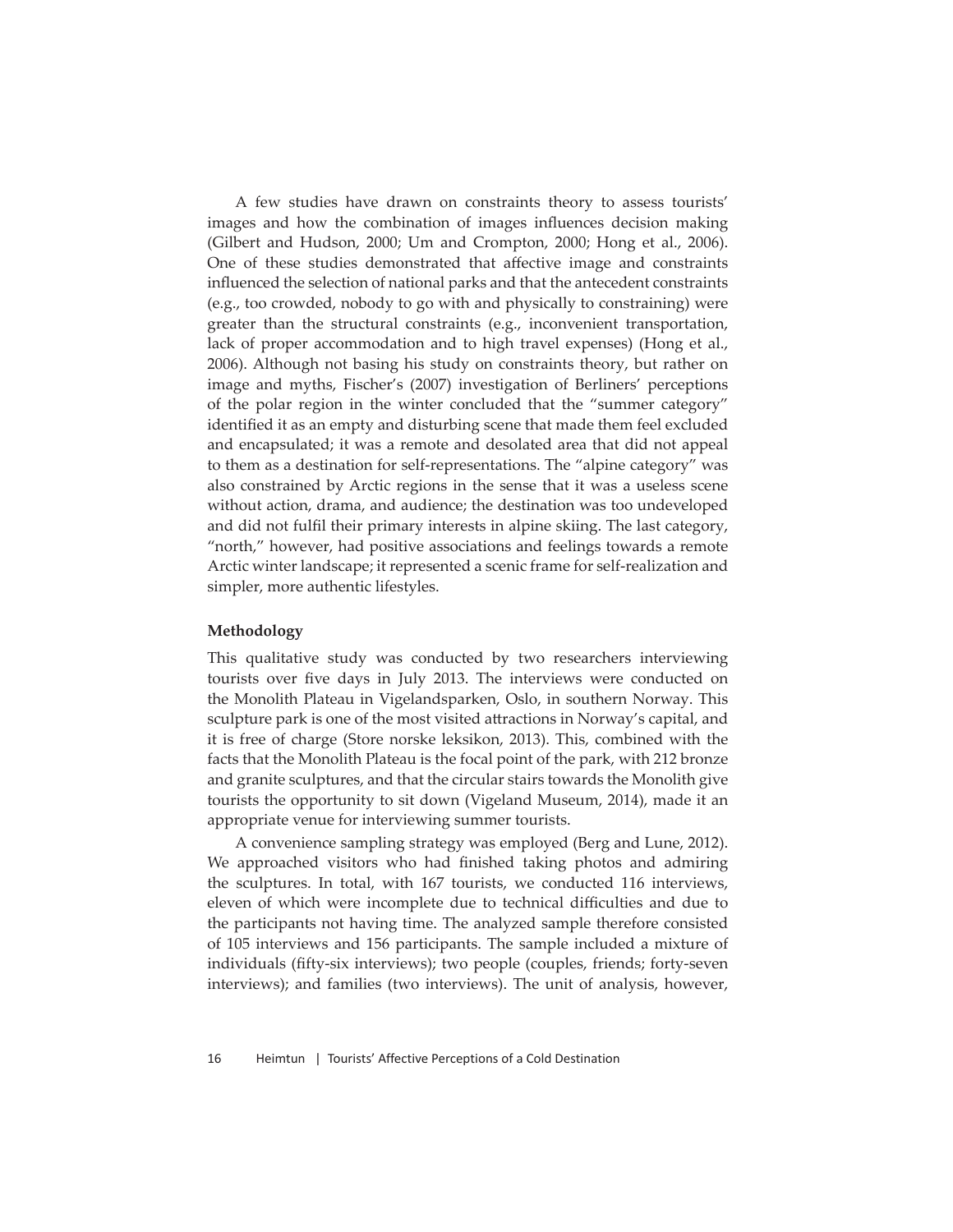was kept on the individual level as the participants interviewed together sometimes expressed different feelings towards the topics investigated.

The qualitative interviews were semi-standardized in the sense that the interview guide consisted of a set of issues to be explored and that the wording and order of the questions were flexible (Patton, 1990; Berg and Lune, 2012). In addition to asking about the attractiveness of Northern Norway as a potential winter destination, we mapped the respondents' previous travel experience in Nordic countries, as well as their winter holiday destinations during the last three years. Moreover, we asked about socio-demographic factors such as gender, age, nationality, place of residence, marital status, level of education, and occupation. Adjustments were made to the interview guide after two pilots (Seidman, 2013). When piloting, we found it difficult to interview more than two people at once, so we decided to keep the family units to a minimum.

The final interview guide consisted of eight questions regarding the perceptions of Northern Norway as a winter destination. To elicit responses from the tourists, we used four pictures of winter landscapes/winter activities and two maps of Norway/Northern Norway as a projective technique (Chrzanowska, 2002). Additionally, we asked the tourists why they had travelled to Norway this summer. As the data collection evolved and we discussed interesting issues, thereby partly drawing on the principles of grounded theory (Charmaz, 2006), we employed theoretical sampling to gain a better understanding of people's perceptions, in particular those related to climatic issues.

The data collection was ethical since we secured informed consent by presenting the project and what participation entailed (Berg and Lune, 2012). The participants remained anonymous, as we never asked for identifiable information. They were also given a business card with contact information and the project's website address. We encouraged them to email us if they had further questions or if they wanted to withdraw the interview, which none of them did. All the interviews were taped and transcribed verbatim.

Each interview lasted between three and twenty-four minutes; the average interview lasted some eleven minutes. The interviews were conducted in Norwegian, English, and German. The data were analyzed with the program Atlas.ti. When analyzing the data coding, the principles from grounded theory were applied (Charmaz, 2006): open, focused, and axial coding. Additionally, summative content analysis of the manifest content was undertaken (Berg and Lune, 2012). This meant that central words were counted.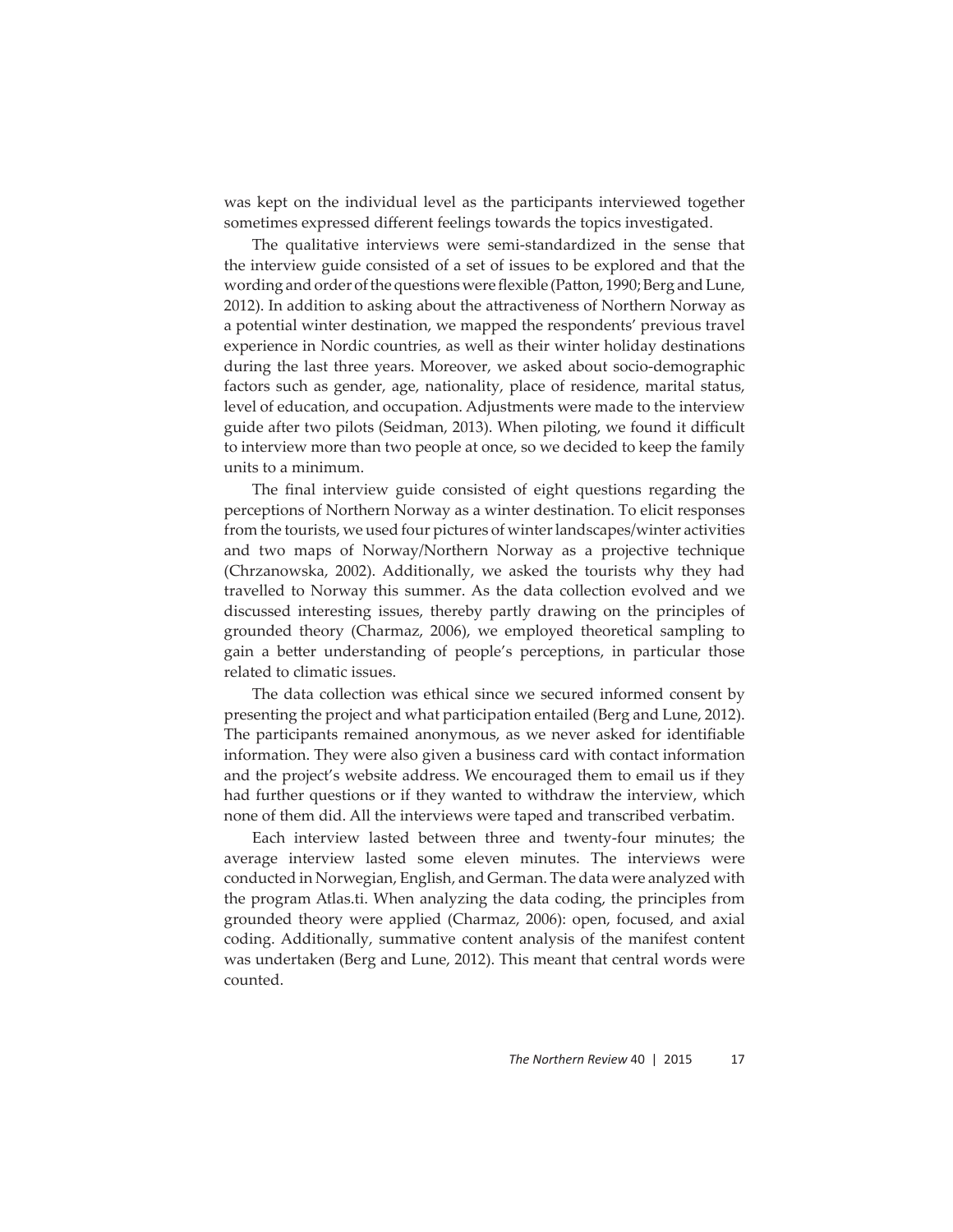When reflecting on the method and its limitations, a weakness was apparent in that some of the interviews were very short. This made it difficult to extract profound meanings and obtain data that were "detailed, focused and full" (Charmaz, 2006: 14). However, when undertaking impromptu data collection at a tourist site, it is impossible to know how much time tourists are willing to invest. When recruiting the participants, language problems made it difficult to interview Asian-speaking tourists. Moreover, limited onsite time made it impossible to recruit cruise ship tourists on guided tours. Interviewing two persons at the same time was also a challenge. Sometimes one of them was more talkative; the lack of time made it difficult to repeat the questions; and some couples tended to finish each other's sentences. However, as many tourists were with travel companions, we did not ask for individual interviews for fear of rejection, although, in hindsight, this strategy might have produced richer data. The venue for data collection, however, secured a constant flow of tourists, but there was no guarantee that they had visited Northern Norway on this or a previous trip. We therefore risked a sample that knew little about the destination, regardless of the season. Finally, being a qualitative study, the sample was too small to be representative; it therefore only gave glimpses of the participants' emotional perceptions.

Table 1 shows that the research participants came from many parts of the world. Still, European tourists dominated, in particular those from Germanspeaking countries, Norway, and the United States. The large number of German-speaking tourists was to be expected as these are typical foreign summer tourists in Norway (Farstad et al., 2011). There were also a few more females than males and some 60 percent of the tourists were over fifty years of age. The sample was therefore a few years older than the average foreign tourist in Norway (Innovasjon Norge, 2013).

#### **Findings**

Fifty-four of the 156 research participants had holidayed in Northern Norway this summer or on previous visits; thirty-seven of these were domestic and international tourists, nine had lived/live there (Norwegians only), five had visited on business trips, and three had been there in the army (Norwegians only). Only five of them had been tourists in the winter. Most of the tourists' affective perceptions were thus based on image formation agents, such as promotional material, television programs, and word of mouth (Gartner, 1994). With the exception of the five who had primary images formed by actual visitation, the rest had therefore been exposed to secondary images only (Phelps, 1986). On the basis of these images, I will discuss the tourists'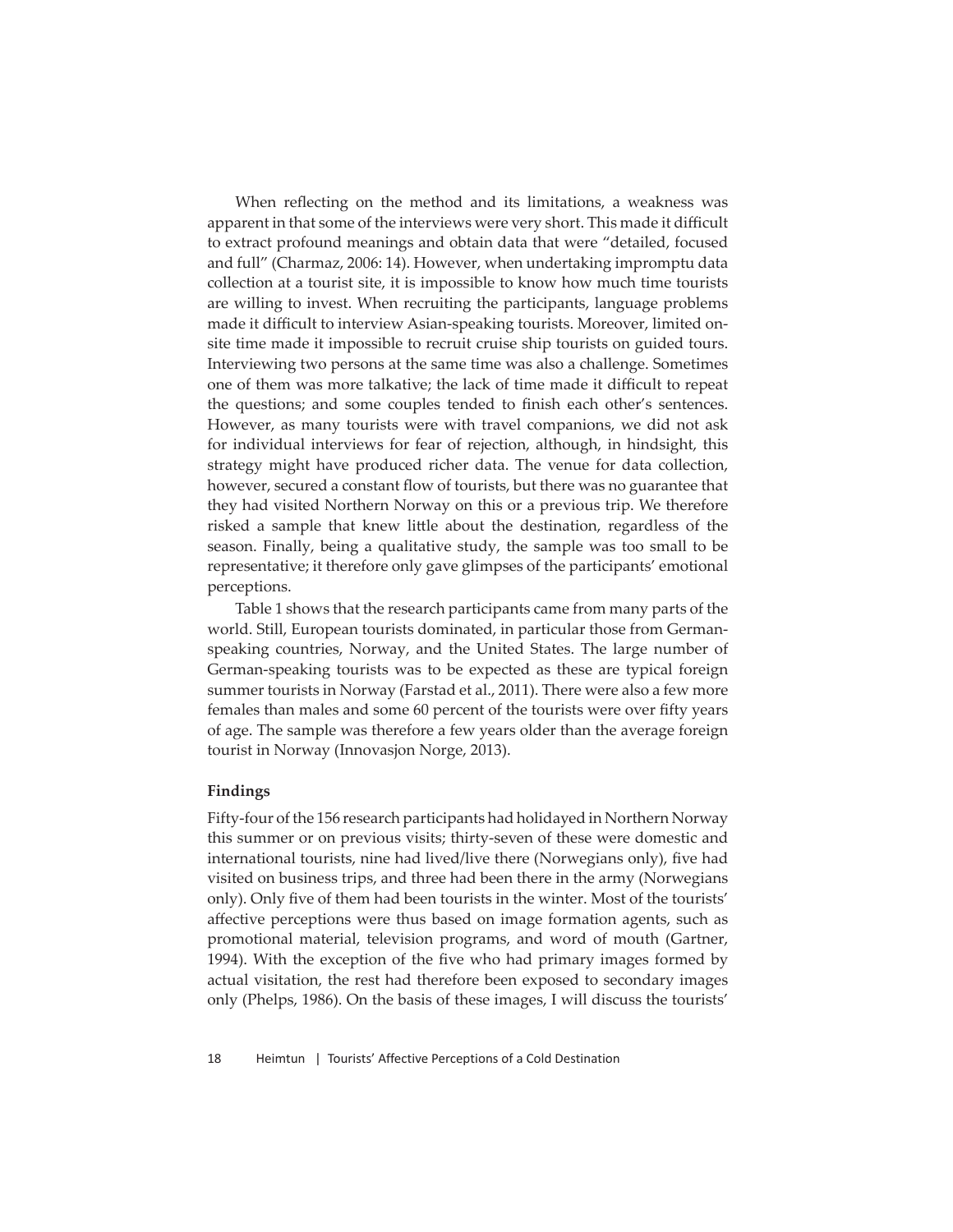feelings towards winter landscapes and activities by separating those who were positive towards visiting the region in the winter, those who were negative, and those who were ambivalent (table 2).

Frequency Percentage (%) Country of Origin Norway 20 13 Other Scandinavia 15 10 German-speaking 42 27<br>
therlands/Belgium 12 8 Netherlands/Belgium 12 8<br>UK 13 8 UK 13 8 Spain, France, Italy  $\begin{array}{ccc} 4 & 3 \\ 1 & 1 \end{array}$ **Hungary** Ukraine 1 1<br>Canada 8 5 Canada 8 USA 16 10 Australia 5<br>
v Zealand 5 3 New Zealand Brazil/Colombia 2 1<br>China/Taiwan 4 3 China/Taiwan Iran 2 2 Philippines/Thailand/Korea 5 5 3 India 1 1 1 Gender Male 64 41 Female 92 59 Age 19–20 years 3 2 21-30 years 22 14 31–40 years 18 12 41–50 years 22 14 51–60 years 35 22<br>61–70 years 45 29 61-70 years 45 71 years & older 11 7

Table 1. Participant profile (n=156)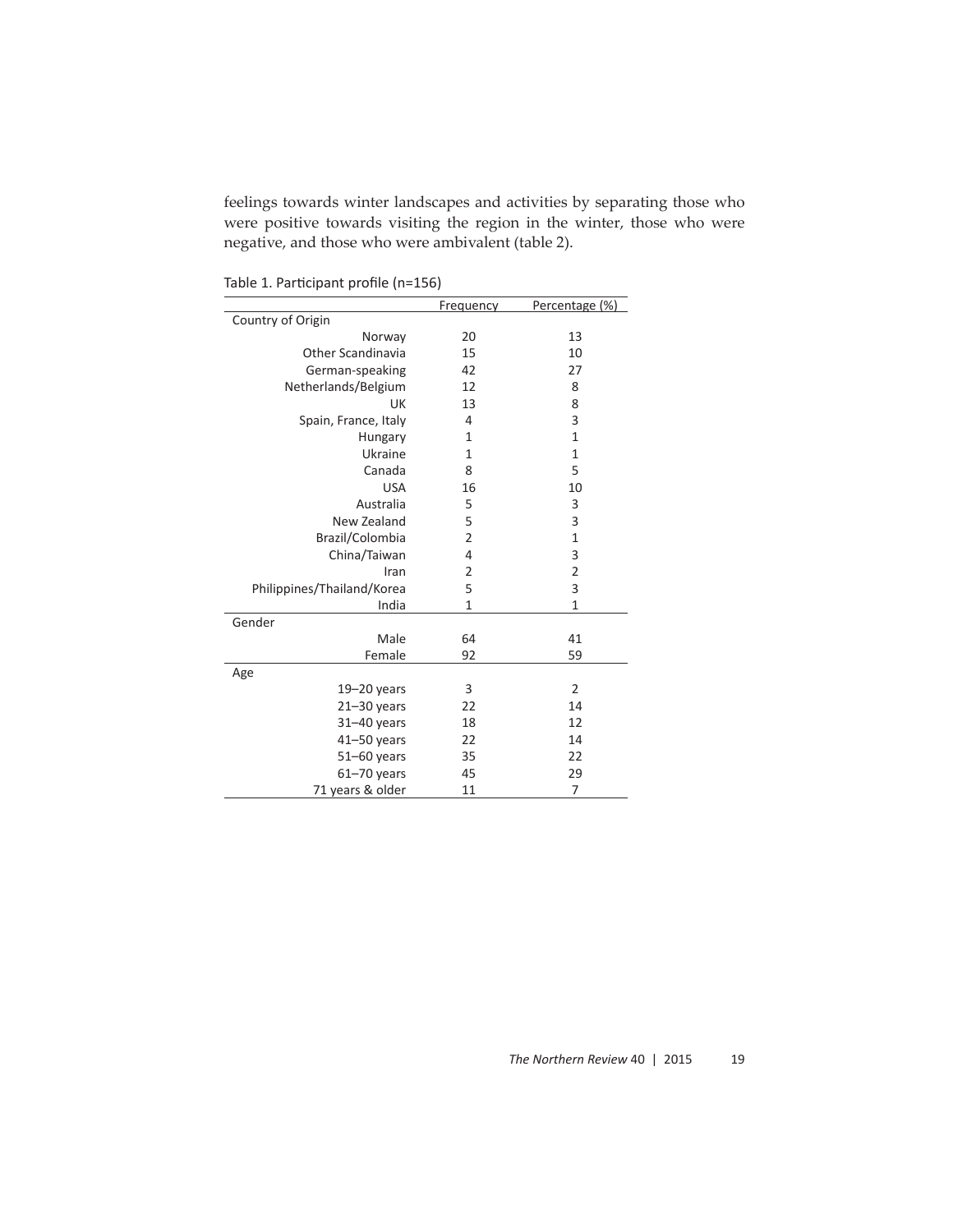|                                     |                | Frequency     |               |  |
|-------------------------------------|----------------|---------------|---------------|--|
|                                     | Yes            | No            | Maybe         |  |
| Nationality                         |                |               |               |  |
| Norway                              | 8              | 8             | 4             |  |
| <b>Other Scandinavian countries</b> | 7              | 4             | 4             |  |
| German-speaking countries           | 22             | 13            | 7             |  |
| Netherlands/Belgium                 | 1              | 8             | 3             |  |
| UK                                  | 4              | 6             | 3             |  |
| Spain, France, Italy                | 3              | 1             |               |  |
| Hungary                             | 1              |               |               |  |
| Ukraine                             |                |               | 1             |  |
| Canada                              | 1              | 5             | 2             |  |
| <b>USA</b>                          | 6              | 6             | 4             |  |
| Australia                           | $\mathfrak{p}$ | $\mathcal{P}$ | 1             |  |
| New Zealand                         | 1              | 4             |               |  |
| Brazil/Colombia                     | 1              | 1             |               |  |
| China/Taiwan                        |                | 3             | 1             |  |
| Iran                                |                |               | $\mathfrak z$ |  |
| Philippines/Thailand/Korea          | 4              | 1             |               |  |
| India                               |                | 1             |               |  |
|                                     | 61             | 63            | 32            |  |

Table 2. Interest in Northern Norway as a potential winter destination, by nationality (n=156)

### *Winter People*

I have labelled the first category of participants "winter people" due to their positive emotional perceptions of cold and snowy landscapes, in which they could see themselves performing winter activities and gazing at the northern lights. Thus, 39 percent of the interviewees answered that they would like to return in the winter to visit Northern Norway. These tourists came from twenty-one different countries and from many parts of the world (see table 2). When communicating affective images, the tourists voiced a fascination for natural resources, natural environments, the atmosphere of the place, and recreational activities (Beerli and Martín, 2004). For instance, twenty-seven of them were att racted by snow, twenty-two by coldness, and/or eighteen by darkness; thus, these climatic conditions formed the landscape in positive ways. The cold and darkness evoked feelings such as excitement, romance, and melancholia. As an example, one young German woman really liked how darkness and snow created a special atmosphere and light and said, "So despite the darkness there is still much light through the snow and these little lights. That makes it so cozy and you feel secure, somehow."

Moreover, the winter landscapes of Northern Norway represented something unique. For instance, several of the German-speaking tourists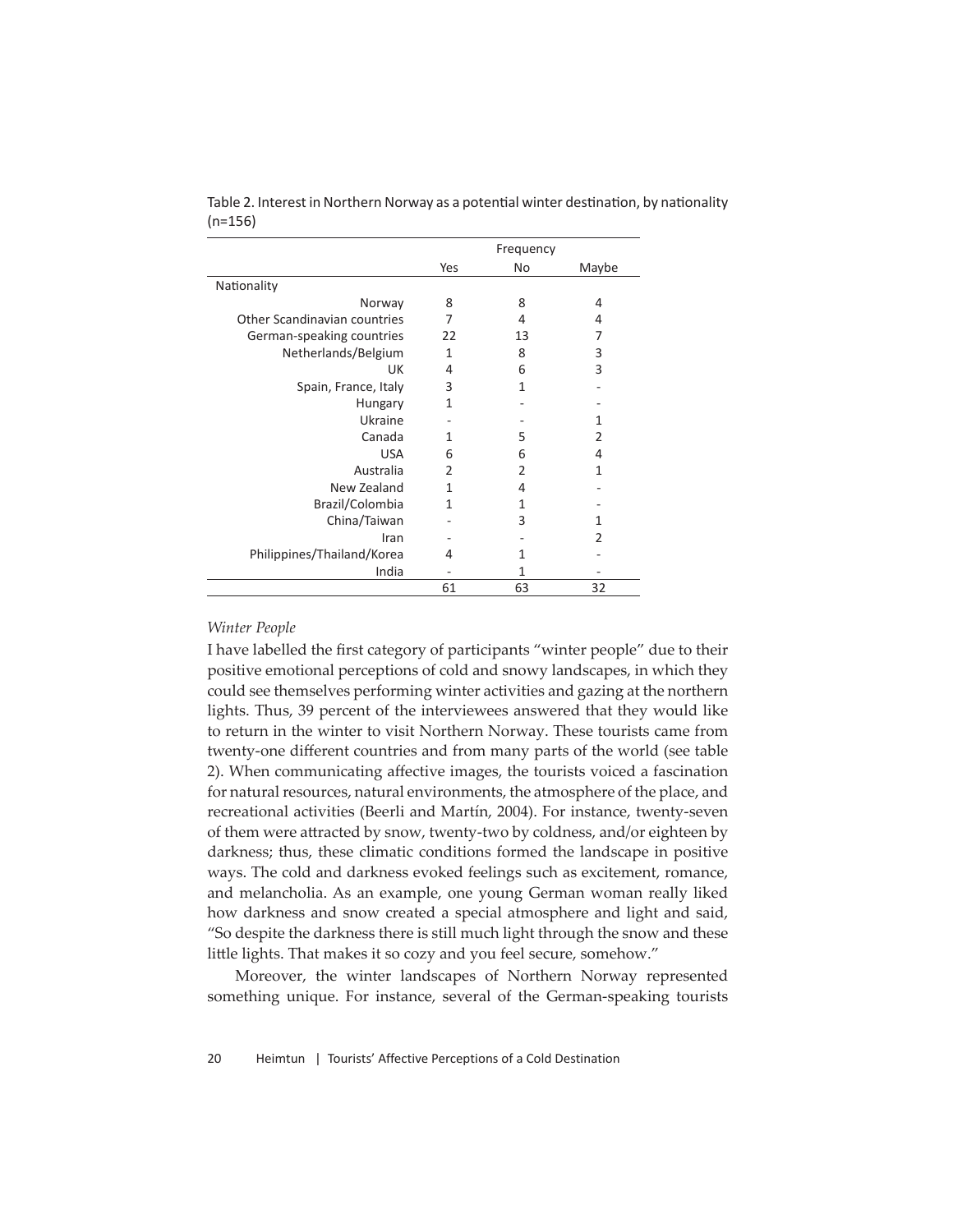enjoyed cold winter weather, but the climatic changes during the last few years had reduced their opportunity to experience this at home. These tourists thus longed for "real" winter. This longing was linked not only to climate change, but also to the way in which the remote and uninhabited landscapes of the North enabled an escape from modern, hectic lifestyles. One Italian woman, for instance, was attracted by the opportunity to "find" herself anew:

> The appeal of seeing a pristine region, where there is no mass tourism. I want to make a trip, where I can connect more to myself. We live in a hectic world. I associate this area, which I do not know, with calm and serenity, and to be in nature. To be in the midst of nature away from the hustle and bustle.

Some of the participants believed that winter landscapes also affected the locals and were interested in how these landscapes formed the mentality of the locals. One young man from France, for instance, talked about his fascination with "the big landscapes" of Nordic countries and the "quiet people," which evoked melancholic feelings that he responded to positively.

Moreover, forty-three of these tourists were fascinated by the potential to see the northern lights. The lights were described as amazing, beautiful, mystic, magical, evasive, and exceptional. Here, some of the participants also linked them to the uniqueness of the place and referred to them as something they dreamt about seeing once in their life. For some of them, it was the only reason for travelling north in the winter. Only a few had seen the northern lights in other destinations; however, most of them had seen pictures and television programs. Despite using adjectives such as amazing and magical, most of these tourists had problems with expressing the deeper feelings that seeing the northern lights would evoke. As an example, one middle-aged German woman explained that it was difficult to describe the feelings: "I do not know, you see it on TV a lot, but I've never seen it in nature. I imagine that it is very, very emotional. I do not know how to describe it."

However, a middle-aged Norwegian woman, who had seen this celestial phenomenon at home a few times, in the southern parts of the country, would really like to travel to the North to experience it in a more remote and darker place. On the few occasions that she had seen the northern lights, she had felt mesmerized and happy; to her, this represented a magical experience: "I would like to ... come to a deserted place where there are no other lights than the starry sky and the northern lights. ... (at home), we are completely blown away, we go a bit crazy." When asked why she felt this way, she responded: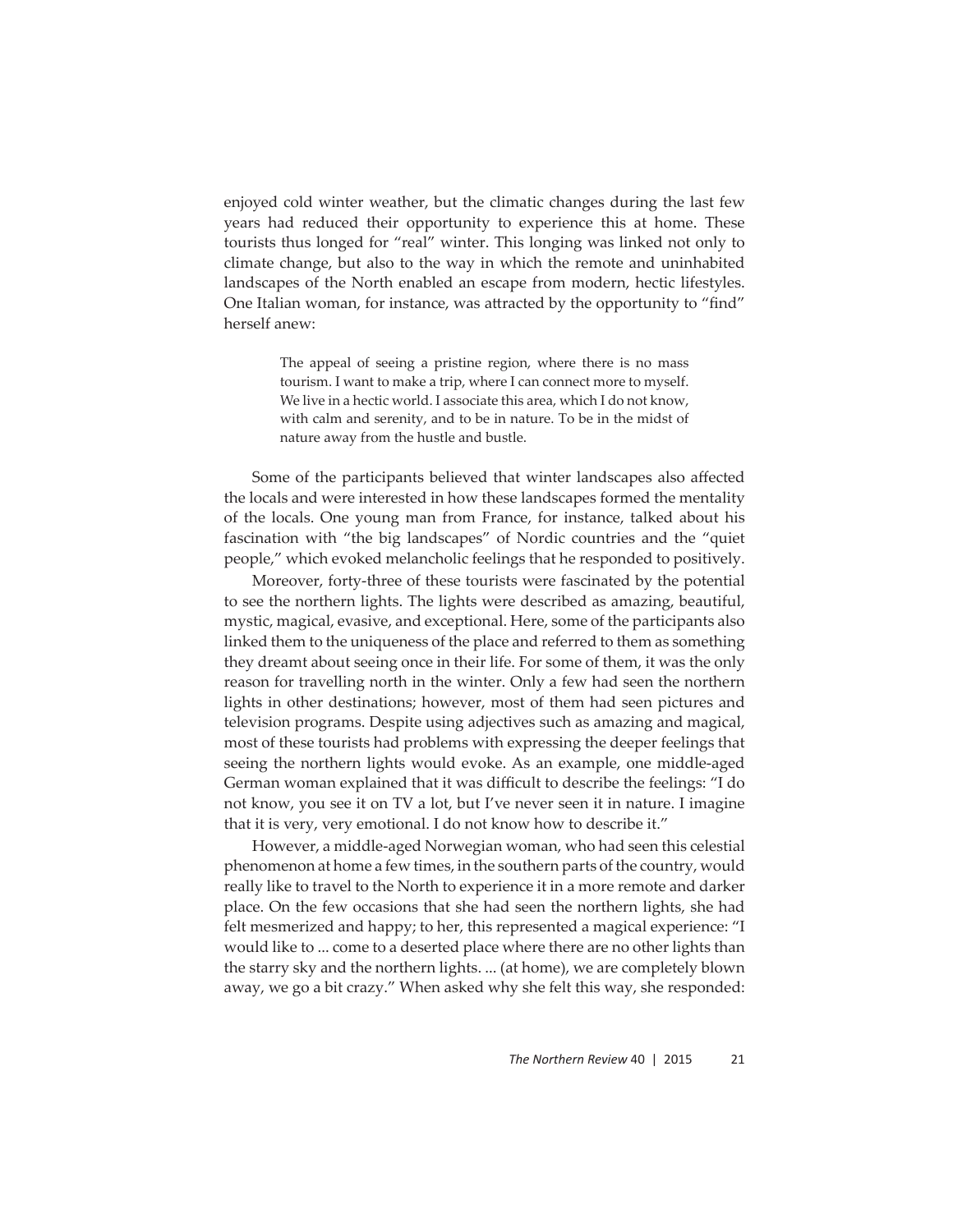"It is bliss to see it. You become happy inside. I am completely spellbound. I think it's absolutely magical. The colours and play of lights, it's something ... We feel totally like [excitable] Americans then, me and my daughters."

In addition to positive feelings towards nature resources, natural environments, and the atmosphere of the place, many of the participants interested in travelling to Northern Norway in the winter also enjoyed outdoor activities in the snow. For instance, twenty-eight tourists found pleasure in skiing, twenty were interested in dog sledding (fig. 2), and eleven enjoyed hiking. To sum up, their affective perceptions were marked by the uniqueness of the place (Echnter and Ritchie, 1991): different landscapes and climate, locals with a different mentality, small-scale tourism, and the northern lights. This winter destination also represented an escape from home and offered new aesthetic experiences. The findings bear traces of positive perceptions of winter as a space for romance, recreation, and remembering (Gopnik, 2011).



Figure 2. Dogsledding in Northern Norway. Photo: Colourbox.com

#### *Summer People*

Of the interviewees, 40 percent answered that they did not want to travel back to Norway in the winter to visit Northern Norway. I have labelled these tourists "summer people," not because they all referred to themselves as "not winter people" or "sun babies," but since they preferred holidaying in the summer and visiting warm destinations in the winter. These tourists came from eighteen different countries (see table 2). The northern lights were also an important attraction to seventeen of these research participants; however,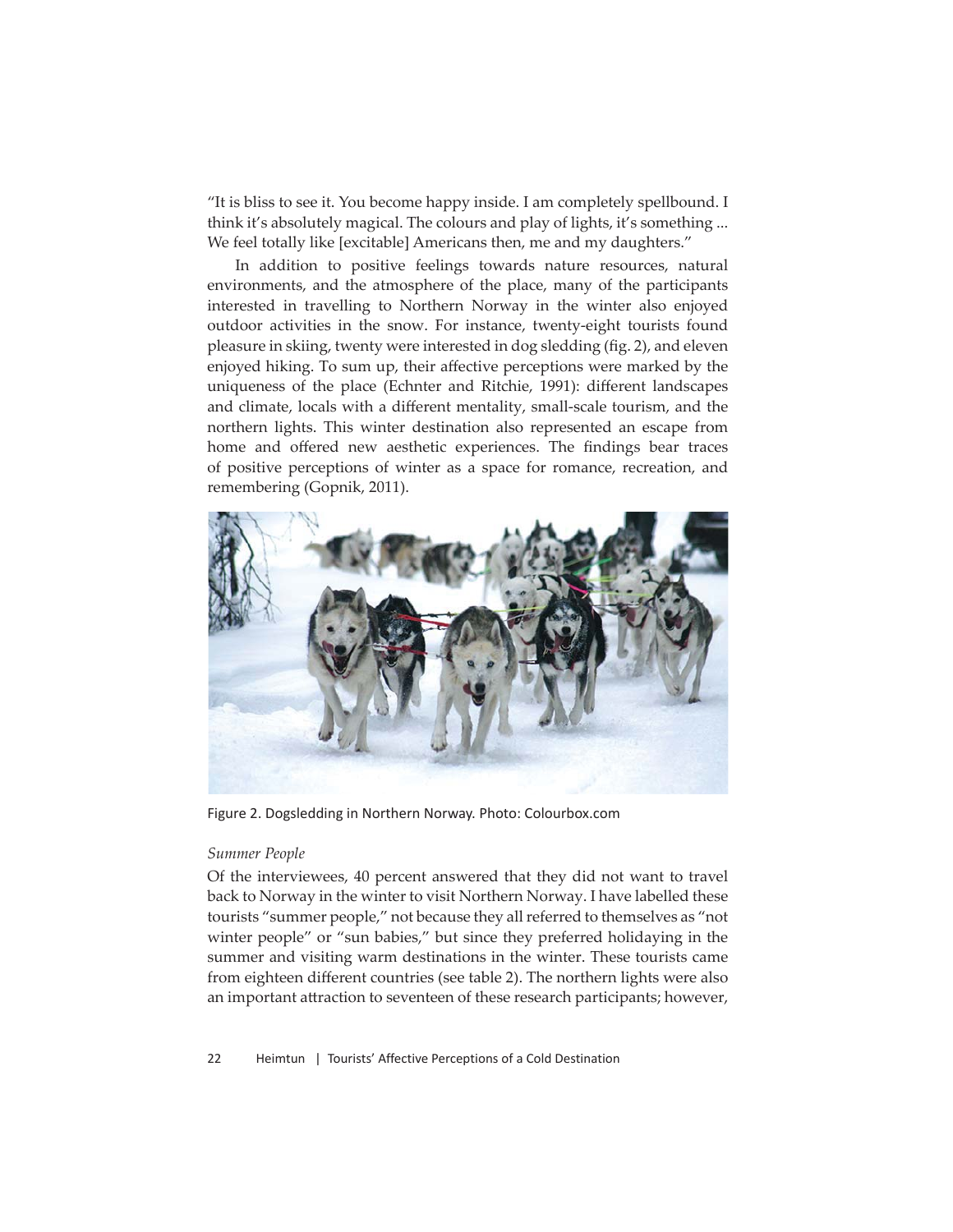the aurora did not evoke strong enough feelings to lure them there. When describing their reasons for not wanting to visit, they expressed a dislike of environmental resources, such as climatic conditions and how they affect infrastructure, economic factors, and the atmosphere of the place (Beerli and Martín, 2004). For instance, thirty-seven tourists expressed an aversion to coldness and seventeen found darkness unappealing on holiday. Moreover, eighteen of them disliked skiing. Although some of these participants perceived winter landscapes as beautiful due to the snow, most of them hated freezing temperatures, which would confine them indoors if they were to visit. They described the Subarctic as too cold, too lonely, too dark, too white, and too remote. For instance, the lack of daylight would not enable them to see much of the landscape. One middle-aged man from the United States equated winter holidays in Northern Norway with prison:

> I am not going to a place where there is no light … It sounds like a prison. … I like when you have light in the day and dark in the night. But having dark in the day and night, after a couple of days, I think that will be difficult to deal with. It is all that colder; the sun is not out. I can imagine that there will be times when it is so cold and the weather so inclement that you would be shut in your room … it is possible that you will be unable to leave.

The dislike of coldness was for some of the participants not only related to structural constraints, such as the climate, but also to age (Crawford and Godbey, 1987). In particular, the oldest tourists would not be able to cope well. For instance, one older Canadian woman argued that she was "too old to be in that cold climate … it is the thin blood and you feel the cold more." Moreover, the aversions were partly linked to geographical factors in the sense that some of the tourists who lived in a warmer climate rejected winter destinations, but also that some of the participants from Canada, UK, and Norway felt that the winter at home was harsh enough. This was argued by one British middle-aged couple. The husband, for instance, said: "I think when it is winter for you it is also winter for us; if we would go anywhere it would be someplace warmer. We would go to the Mediterranean. We get fed up with the winter we have." Then the wife added their shared dislike of coldness and darkness: "No, it would be cold, I don't like the cold. … I would rather feel warm than cold, as John [husband] said, if it is cold in England, I would rather go somewhere warm, not somewhere even colder."

Although some of the winter people also complained about the high prices in Norway, the costs did not discourage them from considering a visit to the northern regions, as they did for the summer people. Combined with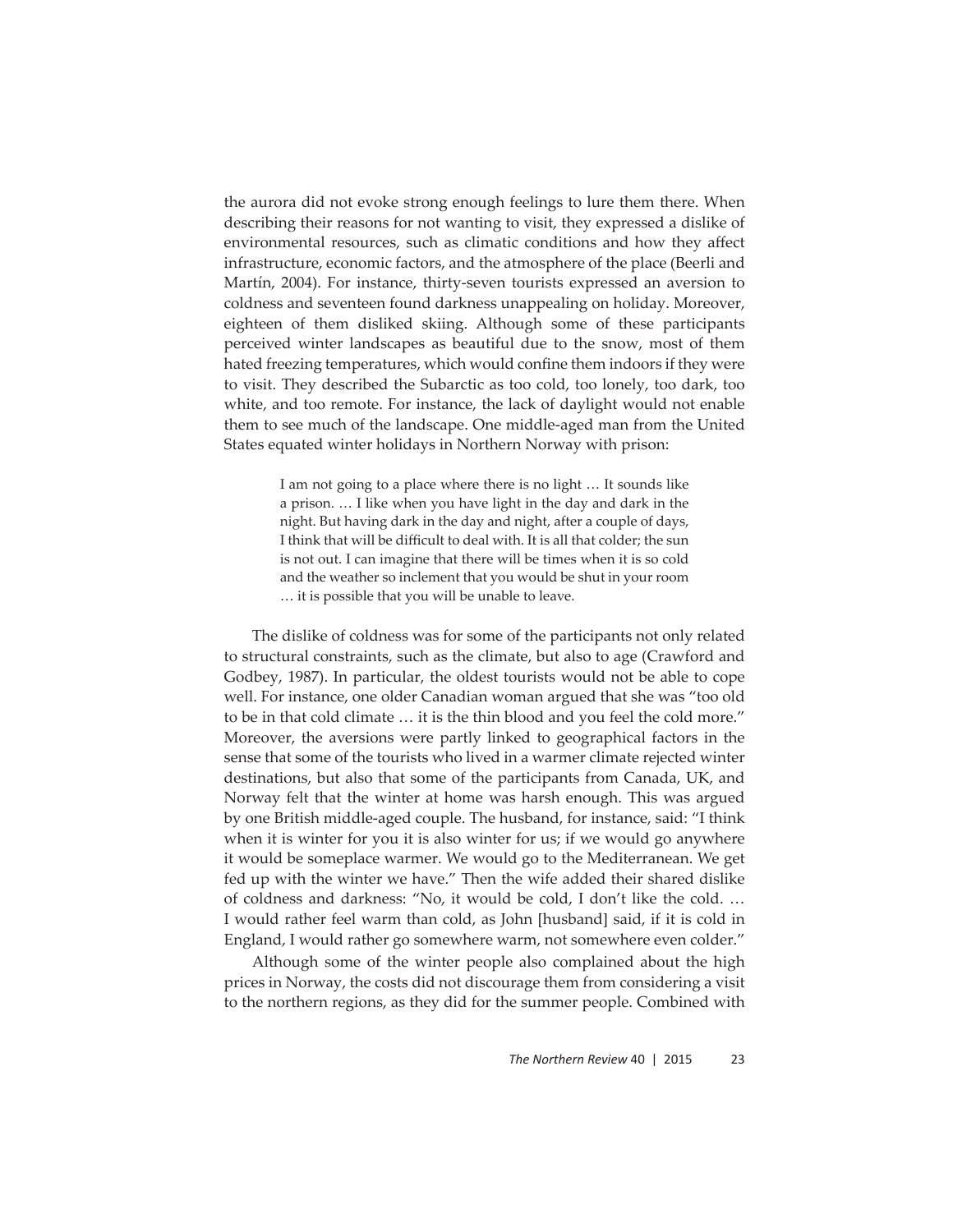a dislike of cold and remote destinations, the level of costs was unappealing. Moreover, some of the tourists living in a warmer climate did not have the right clothes for cold weather and they were reluctant to invest in gear that they would never use again. Some of these tourists were also constrained by the financial crisis in the rest of Europe. One middle-aged German couple, for instance, believed that it was even more expensive in Northern Norway as the numbers and choices of shops were more limited. This annoyed the woman: "And the prices, those I find outrageous. We travel a lot, but ..."

Additionally, winter made travel difficult. Some of the research participants from overseas feared the hassle of flying in winter, whereas some of the Europeans were more concerned with problems like driving on snow and ice and the toll this takes on the driver. One elderly German man described it as an absurd undertaking: "The problem is the long travel in the winter; this is a real madness. You have to go several days with the car, then there is a problem with the ferry, then there are problems when it is snowy."

In sum, the summer people were restrained by structural constraints, such as high prices and seasonal natural factors. These tourists' affective perceptions of Northern Norway as a winter destination were marked by negative feelings related to natural functional attributes (Echnter and Ritchie, 1991); they were discouraged by Subarctic winter destinations. To them, winter was not associated with positive memories and they did not see it as a romantic space for exploration and recreation (Gopnik, 2011).

#### *Ambivalent People*

Of the interviewees, 20 percent expressed that they *might* return in the winter to visit Northern Norway, and I have labelled them "ambivalent people." These tourists came from fifteen different countries and from many parts of the world (see table 2). The ambivalent tourists were both empowered and constrained by cold destinations. They voiced a mixture of positive and negative feelings related to the climate and to winter attractions and activities. Although some of them were attracted by the opportunity to ski, and others wanted to experience the northern lights (fig. 3), authentic winter landscapes, ice hotels, and Sami culture, they could not make up their minds whether these were compelling enough for a visit. One Australian man would consider travelling to Northern Norway just to experience the rare aurora borealis, as it is "something that is very rare; you are not going to see it anywhere else on the earth. Something quite humbling about it at the same time."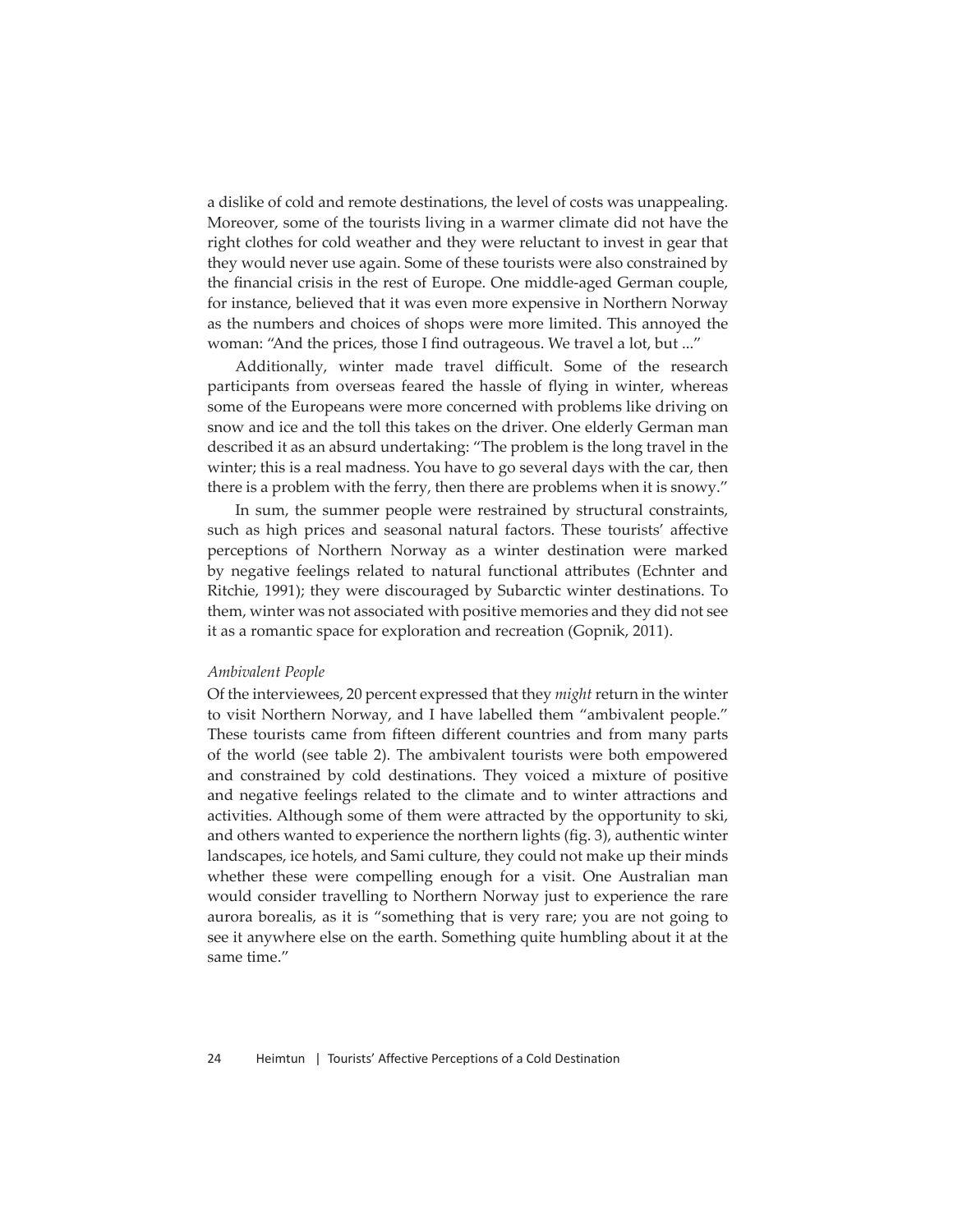

Figure 3. Northern lights in Northern Norway. Photo: Colourbox.com

For two American friends, the northern lights were not enough of a pull, but since they both loved skiing and other winter activities, these could encourage a visit. The quote below illustrates their ambivalence:

> Man – It's emblematic of the polar regions, Arctic regions. Woman – We don't see them at home. Man – Exactly. Woman – That's what we would like to see. … Man – Go specifically for that, probably not. In combination with other things. Researcher – Skiing? Man – Sure. Woman – Yes. I would say the same.

Contrary to the summer people, the ambivalent people were not structurally constrained by transportation issues and high prices. Some of them, however, were not attracted by a cold climate. Like the winter people, several had such positive feelings towards the northern lights, beautiful winter landscapes, and skiing that they were not opposed to a visit. This category thus consists of a mixture of summer and winter people. Their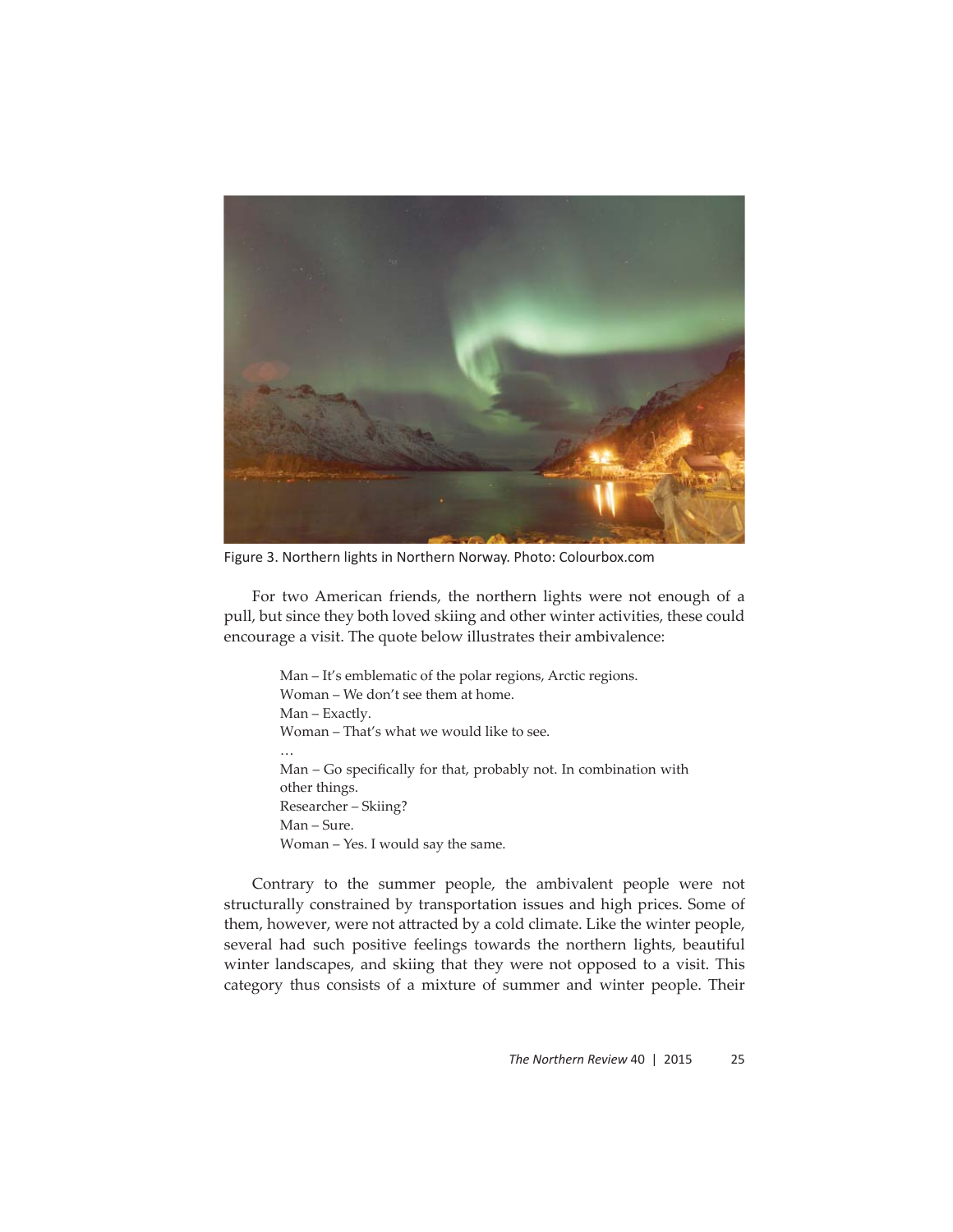feelings towards Northern Norway as a potential winter destination, however, were not so strong that they completely embraced or rejected it as a potential destination. In some ways, they therefore appreciated the romantic and recreational dimensions of winter, but without committing to them (Gopnik, 2011).

#### **Discussion and Concluding Remarks**

The findings demonstrated that the tourists visiting Norway in the summer had different affective perceptions of Northern Norway as a Subarctic winter destination. The winter people's feelings were a mixture of pleasant and unarousing (Russell and Pratt, 1980), particularly related to winter landscapes, climate, and people. They appreciated quietness in nature and people due to natural factors such as snow and darkness. They were attracted to spaces that were different from their hectic everyday life. In this sense, they romanticized remote and cold destinations and did not associate winter with harshness and danger. They dreamt about the romantic winter and some of them remembered winters of the past, before climate change (Gopnik, 2011). Moreover, as suggested by Fischer (2007), to the winter people, a cold destination could make a suitable frame for self-presentation. The excitement imbuing snow, darkness, and coldness thus "represent a border zone between the familiar and the exotic" (Ryall et al., 2010: xii); it symbolized a space where these tourists could transform themselves into soft adventurers and soft explorers. The winter people thus did not long for the radical winter of former polar explorers (Gopnik, 2011).

This was not the case with the summer people, whose affective images were marked by unpleasantness and lack of arousal (Russell and Pratt, 1980). They did not desire Subarctic winter landscapes shaped by darkness and cold; to some of them, this felt more like an expensive prison. Thus, their feelings were constrained by both intrapersonal and structural barriers (Crawford and Godbey, 1987). Moreover, to these tourists, the tourist experience was about comfort and well-being, which depended upon a warm climate. For summer people who already lived in colder climates, on winter holidays it was more important to gain a short-term climatic advantage to recuperate (see also Lohmann and Kaim, 1999; Maddison, 2001), and it was more important to escape from the natural factors and climate constraints at home than to experience the aesthetic qualities of winter landscapes and the potential joy of snow-based activities.

When talking about the northern lights, the winter people's feelings were a mixture of pleasant and arousing (Russell and Pratt, 1980). This celestial phenomenon has attracted much media attention during the last few years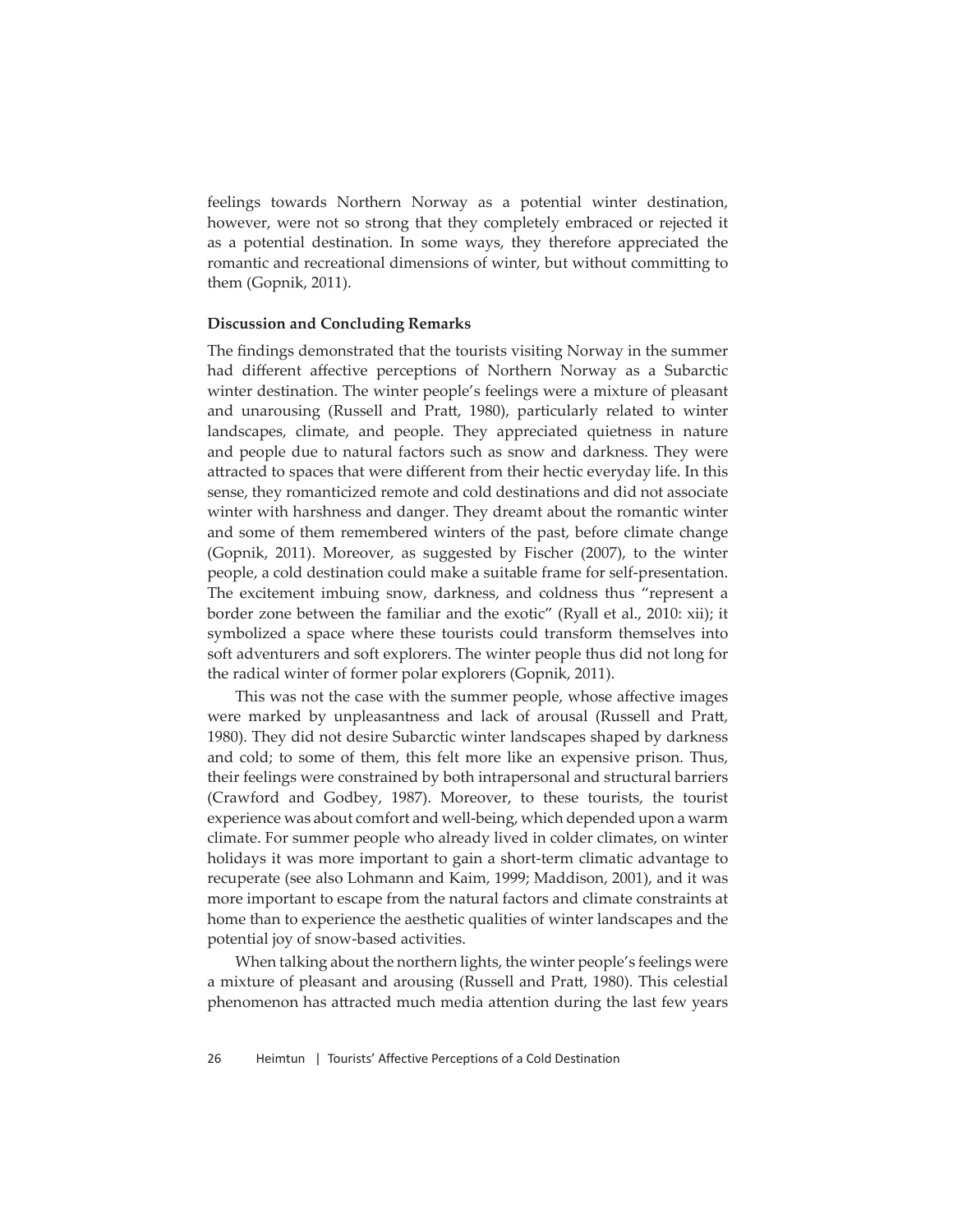and has become part of many tourists' bucket lists (Weaver, 2011). In a sense, it has become a social necessity (Butler, 2001) and a marker of the uniqueness of Northern Norway (Echtner and Ritchie, 1991). When trying to explain the aesthetics of the northern lights, the descriptions were full of romantic feelings. To these tourists, polar winter landscapes were thus somewhat enchanted (cf. Ritzer, 2010); the polar night and snow shaped beautiful, mystical, and magical scenes for sensual and embodied experiences full of affect (Edensor, 2010). The seasonal antecedent and intervening constraints related to natural structural factors therefore did not evoke negative feelings (Hinch and Jackson, 2000).

The summer people, however, voiced a seasonal structural constraint in the sense that they feared snow and ice while travelling. Their feelings were a mixture of unpleasant and arousing (Russell and Pratt, 1980). Driving on snow, for instance, was scary, in particular for those not used to winter conditions. Summer people were therefore disenchanted by cold destinations (cf. Ritzer, 2010), and not even the iconic northern lights evoked strong enough feelings to change their minds. With this mind-set, they thus upheld negative cultural conceptions of darkness and coldness as harsh, frightening, and potentially deadly (Hansson and Norberg, 2009; Edensor, 2013).

In conclusion, this study shows that for tourists visiting Norway in the summer, climate and seasonality shaped the affective images in different ways. To the winter people, winter evoked positive affective images of Northern Norway. The destination offered the activities and attractions that they longed for and found magical and amazing, in particular the northern lights and the winter climate. The cold season was mostly feared, hated, and rejected by the summer people, and it was not considered enchanting at all. Although this study did not investigate the tourists' general perception of Norway, it is reasonable to assume that they had positive feelings towards this destination, as they had already decided to visit during the summer when this research was undertaken. Consequently, as some 60 percent of these tourists were identified as summer people and ambivalent people, it is reasonable to argue that seasonal constraints imbue the image of (Northern) Norway as a winter destination.

This is important knowledge for destinations with climatic seasonality. The market potential for Northern Norway among the existing visitors to Norway is found among the winter people as the northern region is part of their evoked and dream sets (Decrop, 2010). The ambivalent people, however, constitute a less likely repeat market. To them, such winter holidays are more part of their surrogate set; they might come in the winter, but "one never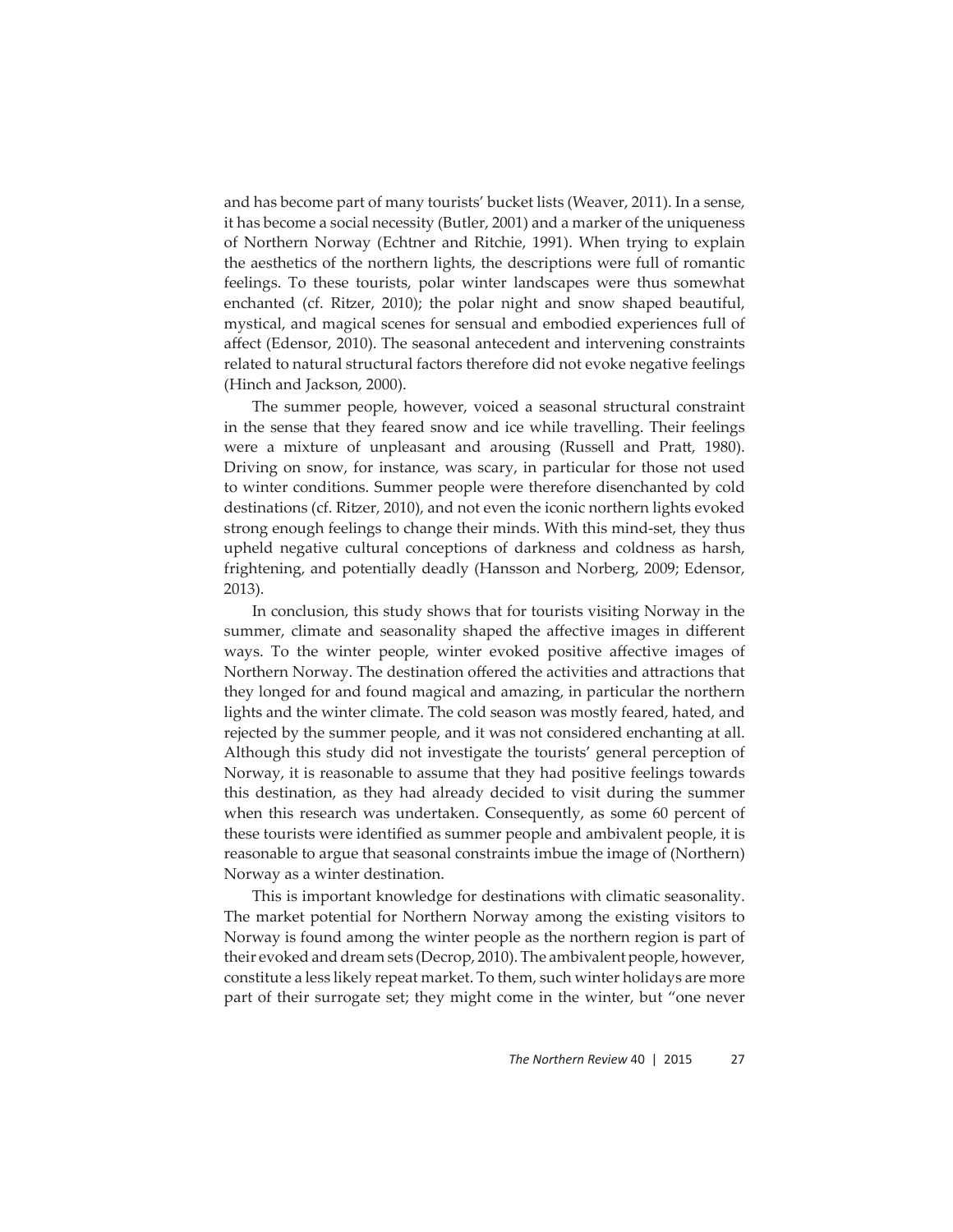knows …" (Descrop, 2010: 100). In particular, the northern lights and skiing evoke positive feelings that please and arouse the ambivalent people (Russell and Pratt, 1980). At the same time, cold and darkness are not so exciting. As a potential segment, they seem unable to make up their minds. Finally, the summer people are not a repeat market; to them, Northern Norway in the winter is part of their exclusion set (Decrop, 2010).

Natural factors, such as snow, cold, the northern lights, and darkness, thus only appealed emotionally to winter people and to some extent ambivalent people. However, such natural seasonal conditions, it should be remembered, are threatened by climate change and might not last forever. Unlike ski resorts in the Alps, snow-making is not a viable option in Northern Norway as many winter tourism products are not based in one fixed location; for example, mobility is often involved in hunting Northern Lights (Rixen et al., 2011), and fewer nights with a clear sky will reduce the opportunities to see the northern lights (Førland et al., 2013). Nevertheless, this research has only investigated the affective perceptions of Northern Norway as a potential winter destination; more research is needed to understand the seasonal destination image fully and how it shapes travel behaviour and repeat visitation in the off-season.

## **Author**

**Bente Heimtun** is associate professor at the UiT The Arctic University of Norway, where she is leading the project Winter: New Turns in Arctic Tourism, funded by the Norwegian Research Council.

# **References**

- Baloglu, S., and D. Brinberg (1997). Affective Images of Tourism Destinations. *Journal of Travel Research*, 35(4): 11–15.
- Baloglu, S., and K. W. McCleary (1999). U.S. International Pleasure Travelers' Images of Four Mediterranean Destinations: A Comparison of Visitors and Nonvisitors. *Journal of Travel Research*, 38(2): 144–152.
- Beerli, A., and J. D. Martín (2004). Factors Influencing Destination Image. *Annals of Tourism Research*, 31(3): 657–681.
- Berg, B. L., and H. Lune (2012). *Qualitative Research Methods for the Social Sciences*. Boston: Pearson.
- Bertella, G. (2013). Photography and Northern Lights Tourism in Tromsø, Norway. *Northern Review*, 37(2): 167–186.
- Borch, T. (2012). Vinterturisme i den nordlige periferi fra potensial til suksess i Troms [Winter Tourism in the Northern Periphery – From Potential to Success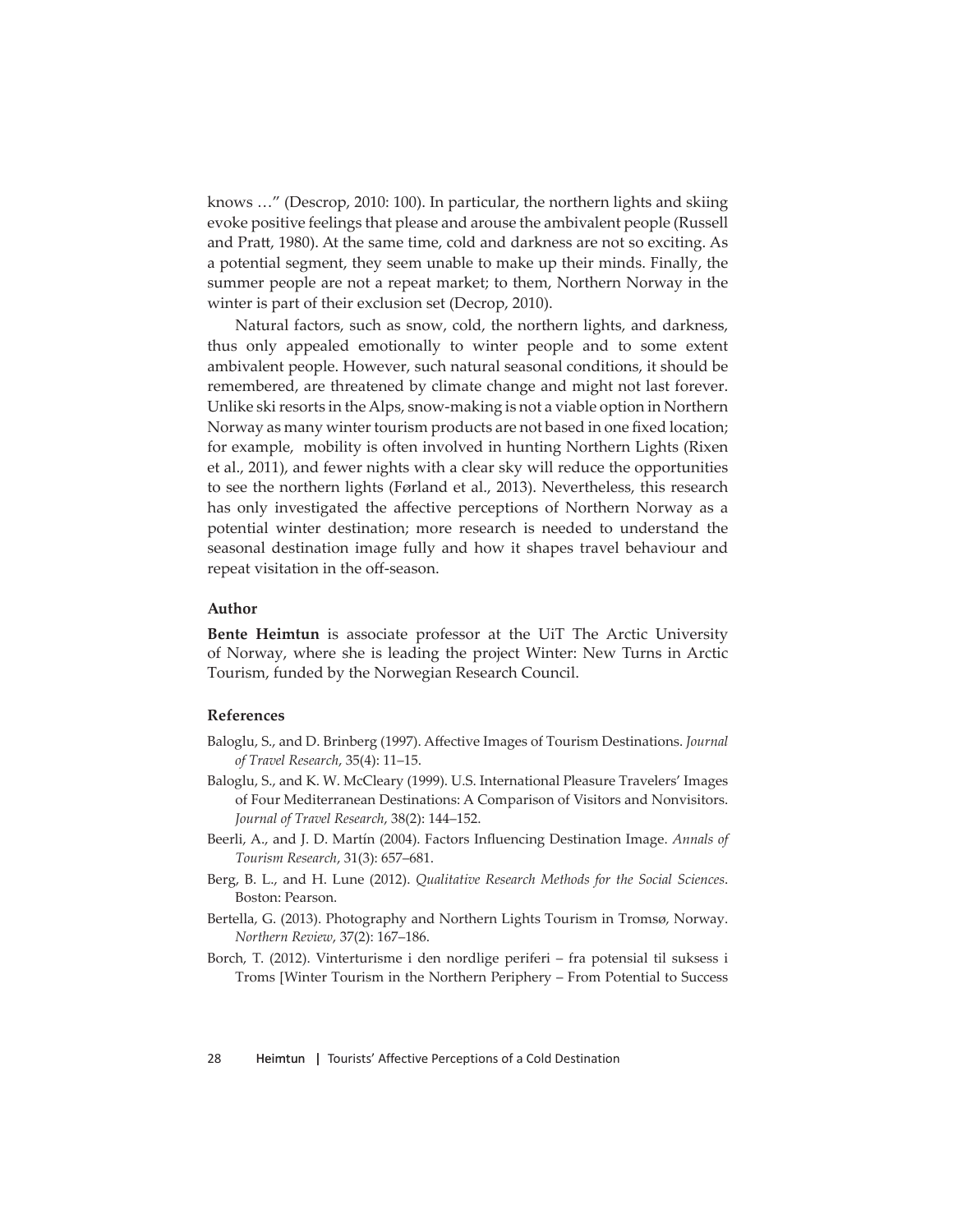in Troms], pp. 361–390 in M. Forbord, G. T. Kvam, and M. Rønningen (eds.), *Turisme i distriktene.* Trondheim: Tapir Akademiske Forlag.

- Butler, R. W. (2001). Seasonality in Tourism: Issues and Implications, pp. 5–22 in T. Baum and S. Lundtorp (eds.), *Seasonality in Tourism*. Oxford: Routledge.
- Charmaz, K. (2006). *Constructing Grounded Theory: A Practical Guide through Qualitative Analysis*. London: Sage.
- Chrzanowska, J. (2002). *Interviewing Groups and Individuals in Qualitative Market Research*. London: Sage Publications.
- Crawford, D. W., and G. Godbey (1987). Reconceptualizing Barriers to Family Leisure. *Leisure Sciences*, 9(2): 119–127.
- Crawford, D. W., E. L. Jackson, and G. Godbey (1991). A Hierarchical Model of Leisure Constraints. *Leisure Sciences,* 13(4): 309–320.
- Dahl, T. L. (2014). Moving People: A Conceptual Framework for Understanding How Visitor Experiences Can Be Enhanced by Mindful Attention to Interest, pp. 79–94 in N. K. Prebensen, J. Chen, and M. Uysal (eds.), *Creating Experience Value in Tourism*. Wallingford: Cabi.
- Dann, G. M. (2004). Tourism Imagery Research in Norway: Classification, Evaluation and Projection. *Scandinavian Journal of Hospitality and Tourism*, 4(3): 191–207.
- Dannevig, P., and K. E. Harstveit (2013). *Klima i Norge [Climate in Norway]*, 27 August 2014 from http://snl.no/Klima\_i\_Norge.
- Decrop, A. (2010). Destination Choice Sets: An Inductive Longitudinal Approach. *Annals of Tourism Research*, 37(1): 93–115.
- Denstadli, J. M., J. K. Jacobsen, and M. Lohmann (2011). Tourist Perceptions of Summer Weather in Scandinavia. *Annals of Tourism Research*, 38(3): 920–940.
- Echtner, C. M., and J. R. Ritchie (1991). The Meaning and Measurement of Destination Image. *Journal of Tourism Studies*, 2(2): 2–11.
- Edensor, T. (2010). Aurora Landscapes: Affective Atmospheres of Light and Dark, pp. 227–240 in K. Benediktsson and K. A. Lund (eds.), *Conversations with Landscapes*. Farnham: Ashgate.
- Edensor, T. (2013). The Gloomy City: Rethinking the Relationship between Light and Dark. *Urban Studies*, 1: 1–17.
- Ekeland, C. B. (2011). "Hunting the Light": A Study of a Tourist Group and its Learning Experience on Board the Norwegian Costal Steamer Hurtigruten. *Acta Agriculturae Scandinavica, Section B* – *Soil & Plant Science*, 61(1): 38–51.
- Farstad, E., A. Rideng, and I. L. Mata (2011). *Norwegian Foreign Visitor Survey 2011*. Report No. 1166/2011. Oslo: Institute of Transport Economics.
- Fischer, P. (2007). *Polarmyter. Berlineres syn på den arktiske vinteren som reisemål [Polar Myths: Berliners' Perceptions of the Arctic Winter as a Destination].* Master thesis. Alta: Finnmark University College.
- Førland, E. J., J. K. Jacobsen, J. M. Denstali, M. Lohmann, I. Hanssen-Bauer, H. O. Hygen, and H. Tømmervik (2013). Cool Weather Tourism under Global Warming: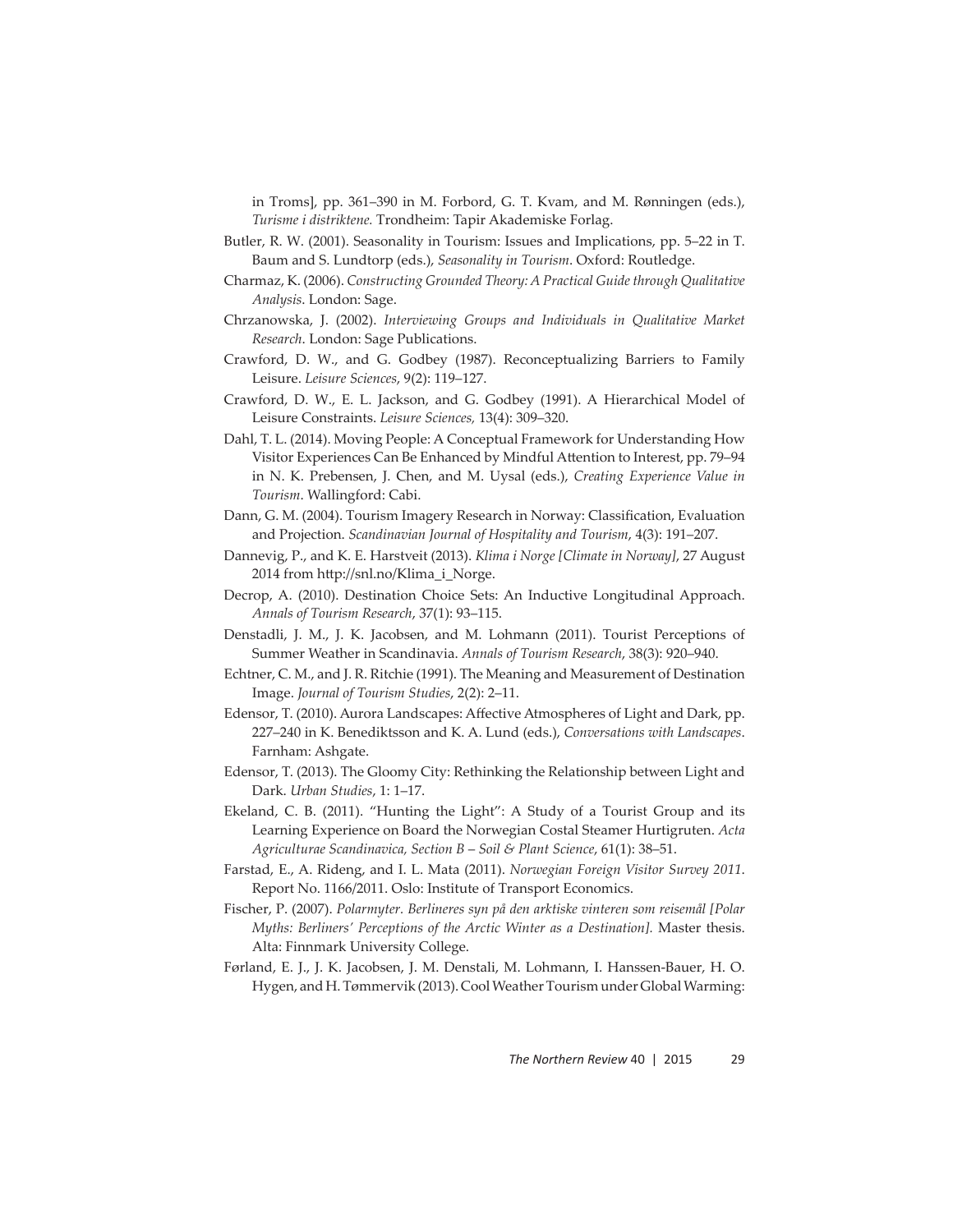Comparing Arctic Summer Tourists' Weather Preferences with Regional Climate Statistics and Projections. *Tourism Management*, 26: 567–579.

- Gartner, W. C. (1986). Temporal Influences on Image Change. *Annals of Tourism Research*, 13(4): 635–644.
- Gartner, W. (1993). Image Formation Agents. *Journal of Travel & Tourism Marketing*, 2/3: 191–216.
- Gartner, W. C. (1994). Image Formation Process. *Journal of Travel & Tourism Marketing*, 2(2–3): 191–216.
- Gilbert, D., and S. Hudson (2000). Tourist Demand Constraints: A Skiing Participation. *Annals of Tourism Research*, 27(4): 906–925.
- Godbey, G., D. W. Crawford, and X. S. Shen (2010). Assessing Hierarchical Leisure Constraints Theory after Two Decades. *Journal of Leisure Research*, 42(1): 111–134.
- Gopnik, A. (2011). *Winter: Five Windows on the Season*. Toronto: House of Anansi Press.
- Hall, C. M., and J. Saarinen (2010). Polar Tourism: Definitions and Dimensions. *Scandinavian Journal of Hospitality and Tourism*, 10(4): 448–467.
- Hansson, H., and C. Norberg (2009). Revisioning the Value of Cold, pp. 7–22 in H. Hansson and C. Norberg (eds.), *Cold Matters: Cultural Perceptions of Snow*, Ice and *Cold*. Northern Studies Monographs No. 1. Umeå: Davidsson Tryckeri.
- Hanyu, K. (1993). The Affective Meaning of Tokyo: Verbal and Non-verbal Approaches. *Journal of Environmental Psychology*, 13(2): 161–172.
- Harstveit, K. E. (2009). *Vinter [Winter],* 28 August 2014 from http://snl.no/vinter.
- Henderson, K. A., and M. D. Bialeschki (1993). Exploring an Expanded Model of Women's Leisure Constraints. *Journal of Applied Recreation Research*, 18(4): 229–252.
- Hinch, T. D., G. Hickey, and E. I. Jackson (2001). Seasonal Visitation at Fort Edmonton Park: An Empirical Analysis using a Leisure Constraints Framework, pp. 173– 186 in T. Baum and S. Lundtorp (eds.), *Seasonality in Tourism*. Oxford: Routledge.
- Hinch, T. D., and E. L. Jackson (2000). Leisure Constraints Research: Its Value as a Framework for Understanding Tourism Seasonability. *Current Issues in Tourism*, 3(2): 87–106.
- Hong, S., J. Kim, H. Jang, and S. Lee (2006). The Roles of Categorization, Affective Image and Constraints on Destination Choice: An Application of the NMNL Model. *Tourism Management*, 27(5): 750–761.
- Hull, J. S. (2011). Sub-Arctic Tourism Introduction, pp. 187–205 in P. T. Maher, E. J. Stewart, and M. Lück (eds.), *Polar Tourism: Human, Environmental and Governance Dimensions*. New York: Cognizant Communication Corporation.
- Innovasjon Norge (2013). *Nøkkeltall for norsk turisme 2013 [Key Figures for Norwegian*  Tourism], 27 August 2014 from http://innovasjonnorge.no/Global/Reiseliv/ n%C3%B8kkelbrosjyre2013.pdf.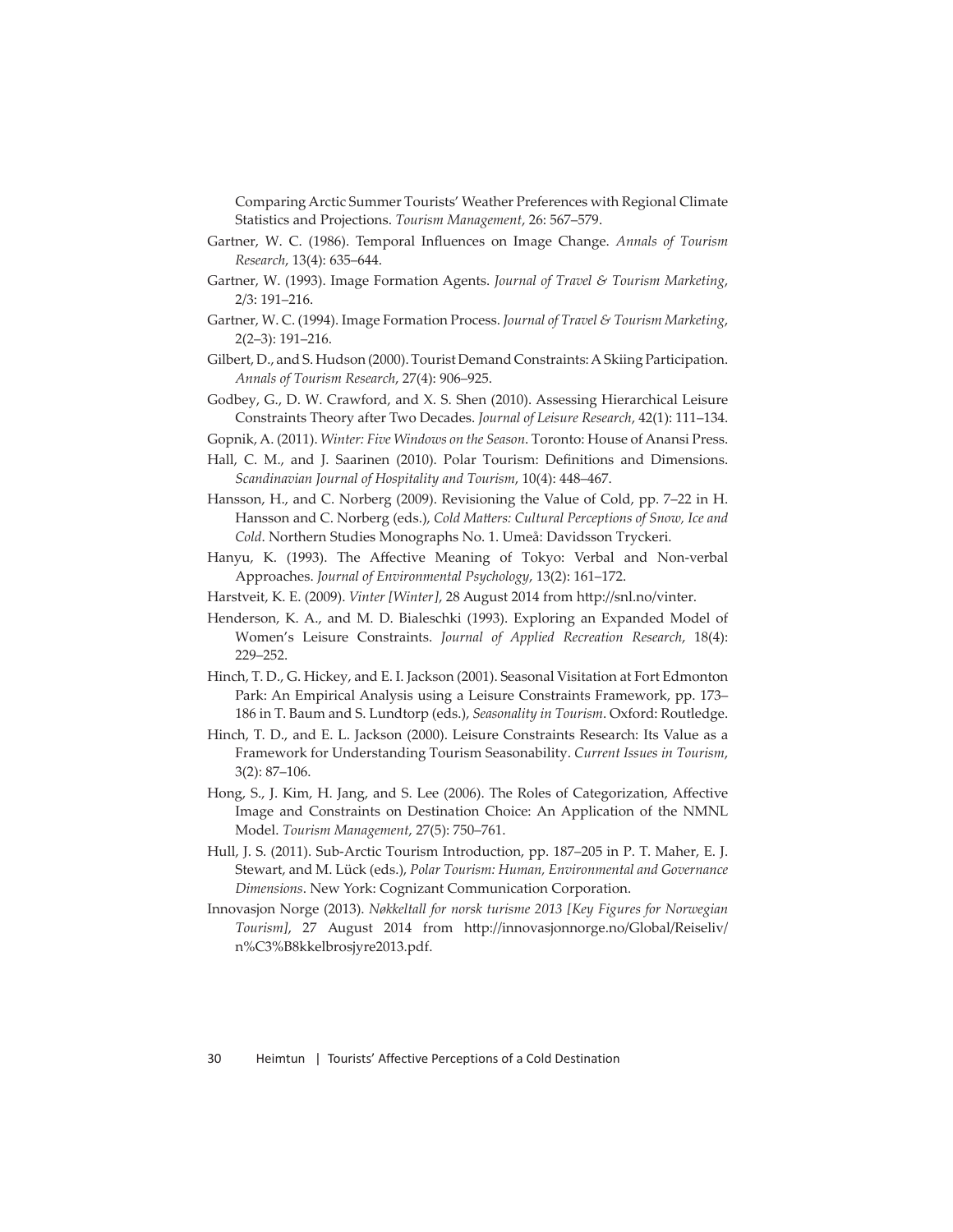- Jæger, K., and A. Viken (2014). Sled Dog Racing and Tourism Development in Finnmark, pp. 131–152 in A. Viken and B. Granås (eds.), *Tourism Destination Development: Turns and Tactics.* Farnham: Ashgate.
- Jenssen, J. H. (2005). *Rapport Finnmark vinterprosjekt 2002*–*2005 [Report Finnmark Winter Project 2002*–*2005]*. Alta: Finnmark Reiseliv.
- Juliussen, B. (2010). *Finnmark vinterprosjekt rapport 2009*–*2010 [Finnmark Winter Project Report 2009*–*2010]*. Alta: Finnmark Reiseliv.
- Kaján, E., and J. Saarinen (2014). Transforming Visions and Pathways in Destination Development: Local Perceptions and Adaptation Strategies to Changing Environment in Finnish Lapland, pp. 189–208 in A. Viken and B. Granås (eds.), *Tourism Destination Development: Turns and Tactics*. Farnham: Ashgate.
- Kim, S., and Y. Yoon (2003). The Hierarchical Effects of Affective and Cognitive Components on Tourism Destination Image. *Journal of Travel & Tourism Marketing*, 14(2): 1–22.
- Lapin liitto (2009). *Tourism Facts in Lapland Statistical Review 2008*, 25 June 2014 from http://www.lappi.fi/lapinliitto/c/document\_library/get\_file?folderId=20782&na me=DLFE-603.pdf.
- Lin, C. H., D. B. Morais, D. L. Kerstetter, and J. S. Hou (2007). Examining the Role of Cognitive and Affective Image in Predicting Choice across Natural, Developed, and Theme-Park Destinations. *Journal of Travel Research*, 46(2): 183–194.
- Lohmann, M., and E. Kaim (1999). Weather and Holiday Destination Preferences Image, Attitude and Experience. *Tourist Review*, 54(2): 54-64.
- Lück, M., P. T. Maher, and E. J. Stewart (eds.) (2010). *Cruise Tourism in the Polar Regions: Promoting Environmental and Social Sustainability?* London: Earthscan.
- Maddison, D. (2001). In Search of Warmer Climates? The Impact of Climate Change on Flows of British Tourists. *Climatic Change*, 49: 193–208.
- Mazursky, D., and J. Jacoby (1986). Exploring the Development of Store Image. *Journal of Retailing*, 62(2): 145–165.
- Müller, D. K., L. Lundmark, and R. H. Lemelin (2013). Introduction: New Issues in Polar Tourism, pp. 1–18 in D. K. Müller, L. Lundmark, and R. H. Lemelin (eds.), *New Issues in Polar Tourism: Communities, Environments, Politics*. Dordrecht: Springer.
- NordNorsk Reiseliv (2012). *Alta Winter 2013*. Alta: NordNorsk Reiseliv.
- Patt on, M. Q. (1990). *Qualitative Evaluation and Research Methods*. Newbury Park: Sage.
- Peile, C. (1998). Emotional and Embodied Knowledge: Implications for Critical Practice. *Journal of Sociology and Social Welfare*, 25: 39–59.
- Phelps, A. (1986). Holiday Destination Image—The Problem of Assessment: An Example Developed in Menorca. *Tourism Management*, 7(3): 168–180.
- Pike, S. (2002). Destination Image Analysis A Review of 142 Papers from 1973–2000. *Tourism Management*, 23(5): 541–549.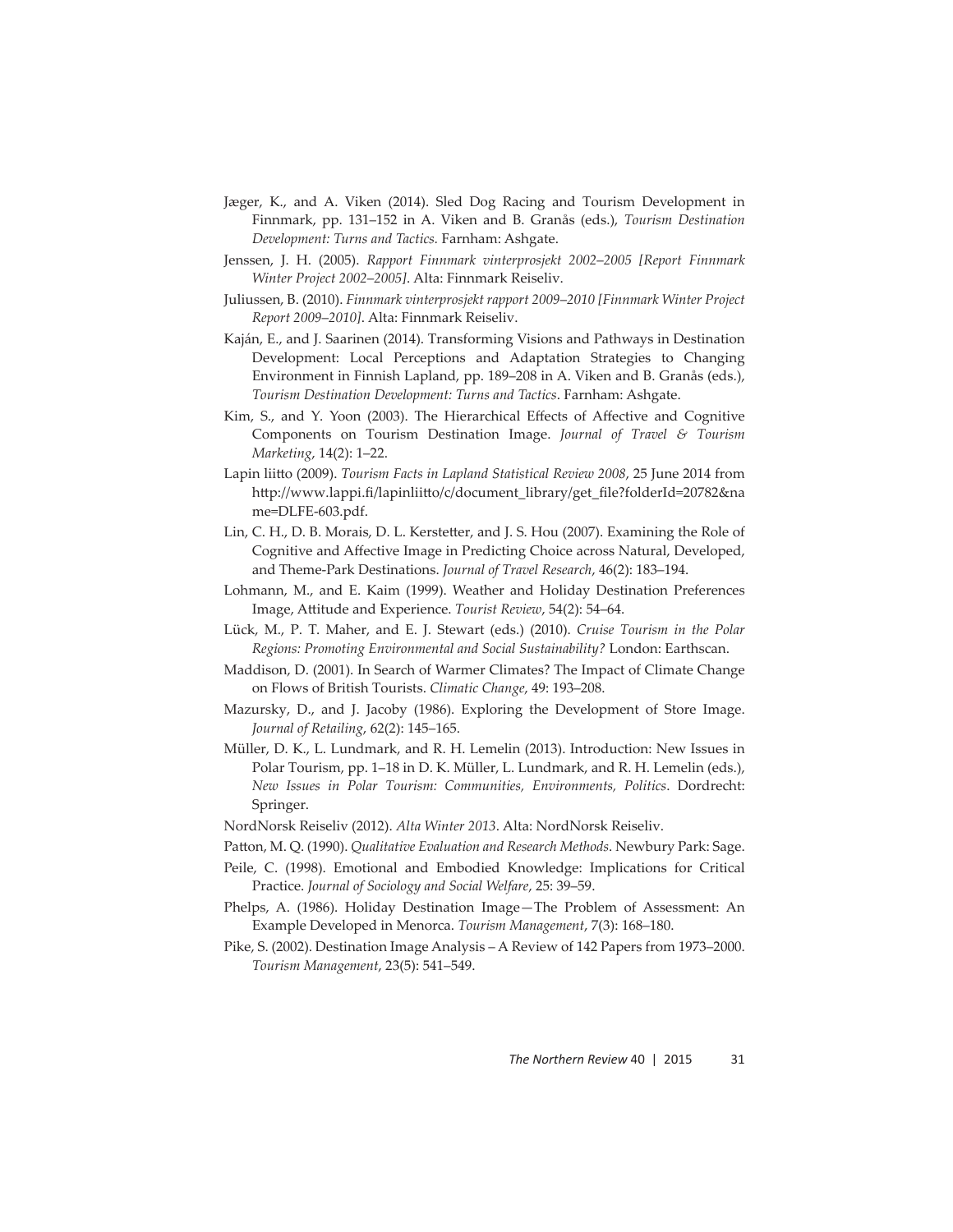- Pike, S. (2006). Destination Decision Sets: A Longitudinal Comparison of Stated Destination Preferences and Actual Travel. *Journal of Vacation Marketing*, 12(4): 319–328.
- Prebensen, N. K. (2007). Exploring Tourists' Images of a Distant Destination. *Tourism Management*, 28: 747–756.
- Ritzer, G. (2010). *Enchanting a Disenchanted World: Continuity and Change in the Cathedrals of Consumption*. Thousand Oaks: Pine Forge Press.
- Rixen, C., M. Teich, C. Lardelli, D. Gallati, M. Pohl, M. Pütz, and P. Bebi (2011). Winter Tourism and Climate Change in the Alps: An Assessment of Resource Consumption, Snow Reliability, and Future Snowmaking Potential. *Mountain Research and Development*, 31(3): 229–236.
- Russell, J. A., and G. Pratt (1980). A Description of the Affective Quality Attributed to Environments. *Journal of Personality and Social Psychology*, 28(2): 311–322.
- Ryall, A., J. Schimanski, and H. H. Wærp (2010). Arctic Discourses: An Introduction, pp. ix–xxii in A. Ryall, J. Schimanski, and H. H. Wærp (eds.), *Arctic Discourses*. Newcastle upon Tyne: Cambridge Scholars Publishing.
- Ryan, C., and M. Aicken (2010). The Destination Image Gap Visitors' and Residents' Perceptions of Place: Evidence from Waiheke Island, New Zealand. *Current Issues in Tourism*, 13(6): 541–561.
- Seidman, I. (2013). *Interviewing as Qualitative Research: A Guide for Researchers in Education & the Social Sciences*. New York: Teachers College Press.
- Simpson-Housley, P. (1996). *The Arctic: Enigmas and Myths*. Toronto: Dundurn Press.
- Statistikknett (2014). Samlede overnattinger fra valgte markeder. Januar-april. 2000-2013 *[Accommodation from Selected Markets. January*–*April. 2000*–*2013]*, 20 May 2014 from http://www.statistikknett.no/reiseliv/analyse/markedsrapport/rapport\_ marked\_alle.aspx.
- Stepchenkova, S., and J. E. Mills (2010). Destination Image: A Meta-Analysis of 2000– 2007 Research. *Journal of Hospitality Marketing & Management*, 19(6): 575–609.
- Store norske leksikon (2013). *Turisme i Norge [Tourism in Norway]*, 27 August 2013 from http://snl.no/Turisme\_i\_Norge.
- Tasci, A. D., and W. C. Gartner (2007). Destination Image and its Functional Relationships. *Journal of Travel Research*, 45(4): 413–425.
- Tasci, A. D., W. C. Gartner, and S. T. Cavusgil (2007). Conceptualization and Operationalization of Destination Image. *Journal of Hospitality & Tourism Research*, 31(3): 194–223.
- Um, S., and J. L. Crompton (2000). The Roles of Image and Perceived Constraints at Different Stages in the Tourist's Destination Decision Process, pp. 81-102 in K. S. Chon and A. Pizam (eds.), *Consumer Behaviour in Travel and Tourism*. Oxon: Routledge.
- Vigeland Museum (2014). *The Monolith*, 27 August 2014 from http://www.vigeland. museum.no/en/vigeland-park/monolith.

32 Heimtun | Tourists' Affective Perceptions of a Cold Destination